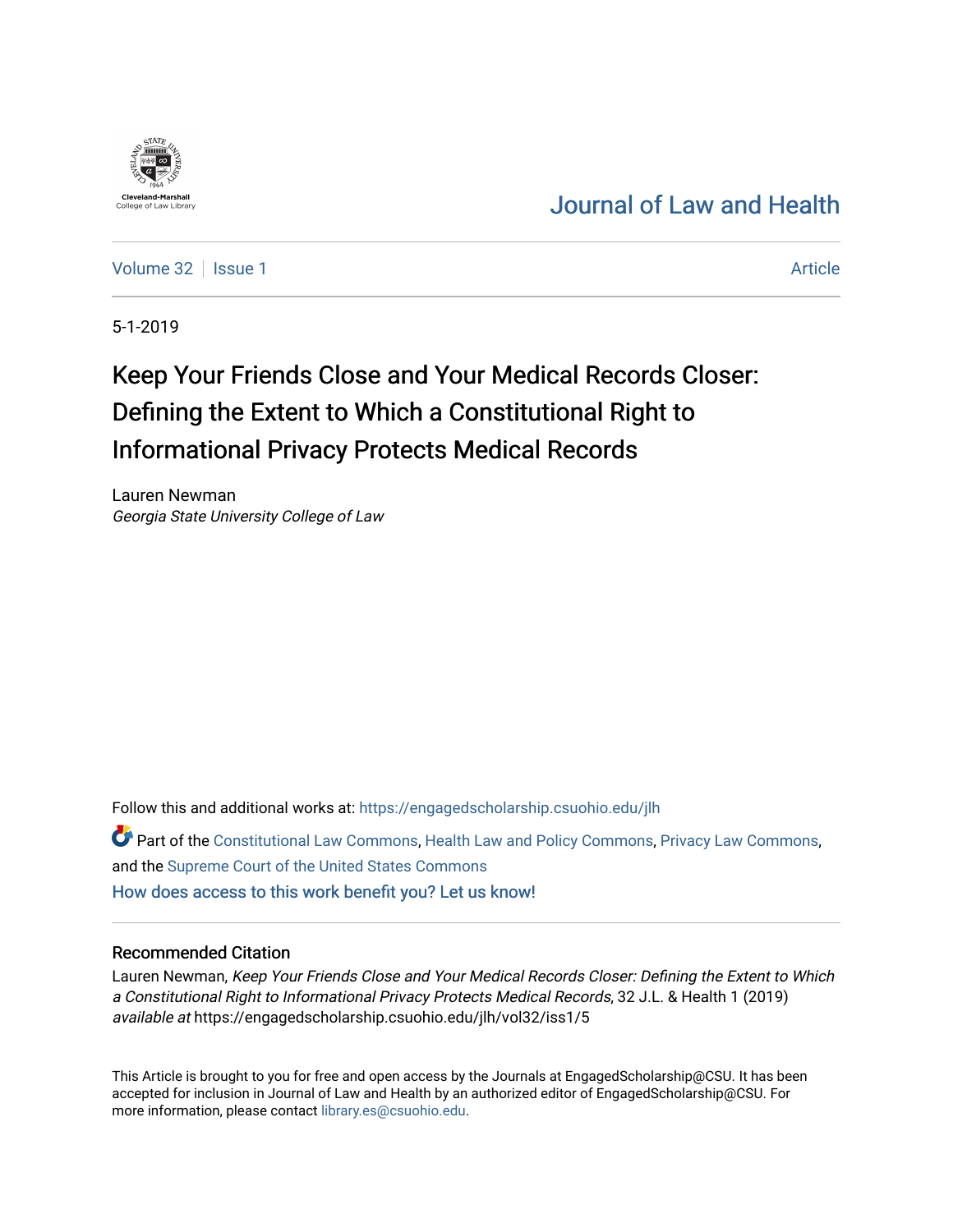### **KEEP YOUR FRIENDS CLOSE AND YOUR MEDICAL RECORDS CLOSER: DEFINING THE EXTENT TO WHICH A CONSTITUTIONAL RIGHT TO INFORMATIONAL PRIVACY PROTECTS MEDICAL RECORDS**

LAUREN NEWMAN, GEORGIA STATE UNIVERSITY COLLEGE OF LAW, J.D. 2019 INTRODUCTION .............................................................................................................2 I. THE EVOLUTION OF THE CONSTITUTIONAL RIGHT TO INFORMATIONAL PRIVACY ...........................................................................................................6 II. TO PROTECT OR NOT TO PROTECT: THE SECOND CIRCUIT VS. THE THIRD CIRCUIT ...............................................................................................11  *A. The Second Circuit's Limited Protection Approach ..............................*12 1. "Serious" and "Embarrassing" are Ambiguous Terms ....................13 2. "Serious" and "Embarrassing" are Subject to Evolve......................15 3. Jurors and Judges are Not Equipped to Determine the Seriousness of a Condition ..............................................................15  *B. The Third Circuit's More Liberal Approach..........................................*16 1. Medical Information is Generally Afforded Greater Protection.......17 2. Private and Sensitive are not Synonymous.......................................18 III. MEDICAL PRIVACY GOING FORWARD ............................................................19  *A. Courts Should Protect All Medical Information ....................................*19 1. Courts Should Incentivize Safeguarding Against Inadvertent Information Disclosures Rather than Excuse Them .........................20 2. Protecting all Medical Information Simplifies the Courts' Balancing Test ..................................................................................23 3. Patients May be Less Forthcoming if They are Unsure Whether Their Information is Protected ..........................................................23  *B. Congress Should Amend the Privacy Act to Permit Recovery for Emotional Distress....................................................................................*24 CONCLUSION ..............................................................................................................25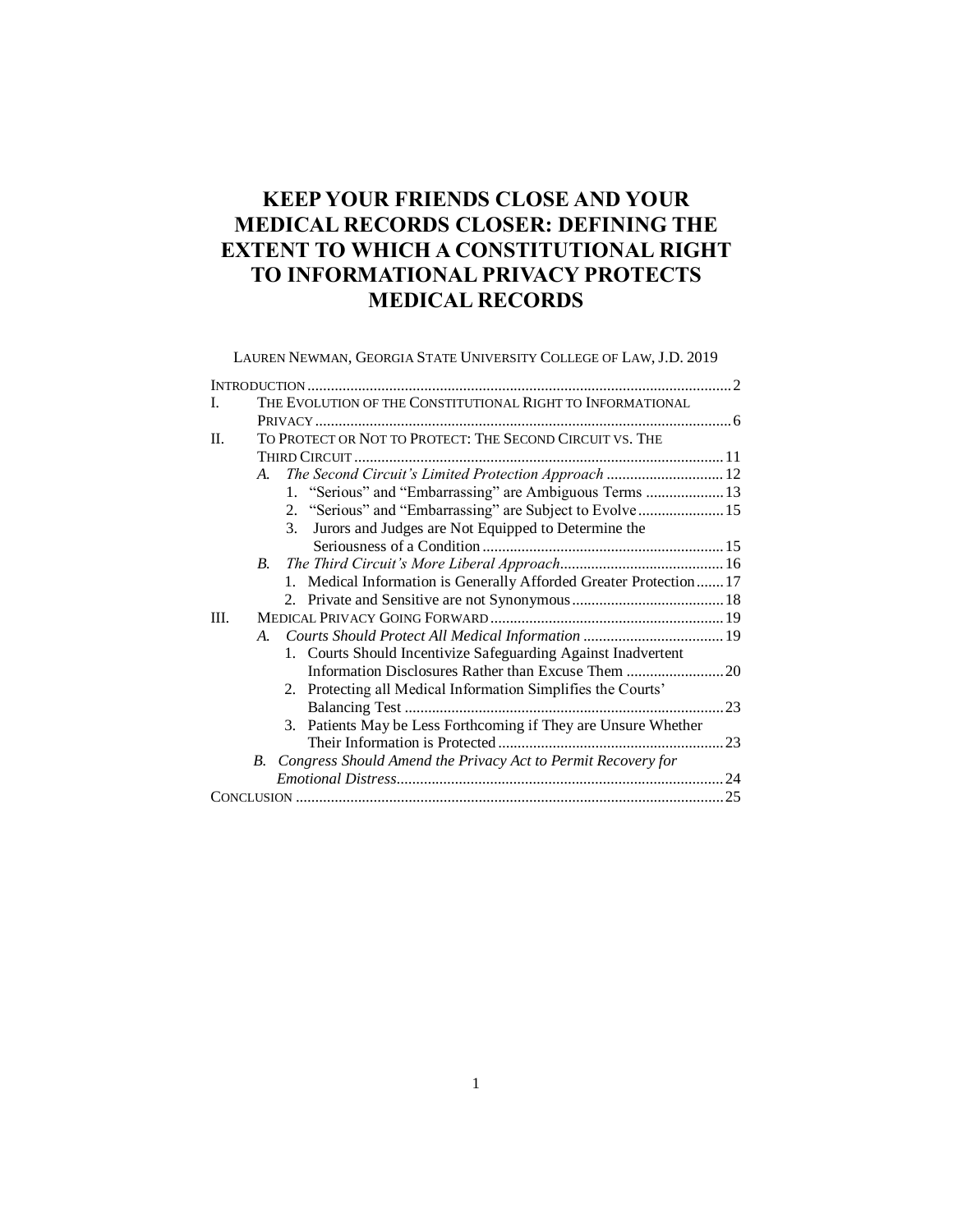#### <span id="page-2-0"></span>**INTRODUCTION**

<span id="page-2-1"></span>Traditionally, an individual's personal records were beyond the government's grasp absent a showing of probable cause.<sup>1</sup> The legal standards that protected them "evolved in a world where such records were almost universally in the actual possession of the individual."<sup>2</sup> However, with today's ever-expanding use of technology<sup>3</sup> and the ease with which highly intimate and sensitive information may be acquired and compiled,<sup>4</sup> that world no longer exists.<sup>5</sup> Instead, the magnitude of information sharing in the digital age has led to private, personal records not feeling very private at all.

In an attempt to safeguard health information, Congress enacted the Health Insurance Portability and Accountability Act (HIPAA) in 1996.<sup>6</sup> Specifically, the HIPAA Privacy Rule prohibits the "inappropriate use and disclosure of [health] information."<sup>7</sup> Notably absent, however, is a private right of action.<sup>8</sup> Thus, an "individual whose information is improperly used or disclosed, according to HIPAA, has no recourse" despite the "irreversible emotional and financial harm" caused by privacy violations.<sup>9</sup> In an attempt to provide a remedy to victims of sensitive data breaches, some state courts have allowed HIPAA to inform the applicable standard of

2 *Id.*

l

<sup>4</sup> GRANT S. MCCLELLAN, THE RIGHT TO PRIVACY 164–65 (1976) (recognizing two trends which have made it easy for medical records—at one point secure and privately stored in doctors' offices or hospitals—to be taken out and forwarded without consent: "the great surge in computer technology" and "the growth of 'third party' involvement in health matters" such as insurance or the Medical Information Bureau)

8 *Id.*

9 *Id.*

<sup>&</sup>lt;sup>1</sup> THE PRIVACY PROTECTION STUDY COMMISSION, PERSONAL PRIVACY IN AN INFORMATION SOCIETY 347 (July 1977).

<sup>3</sup> Will Thomas DeVries, *Protecting Privacy in the Digital Age,* 18 BERKELEY TECH. L.J. 283, 302 (2003) ("While digital technology can save money and allow life-saving medical information to be instantly sent between hospitals and doctors, the same technology also heightens the possibility of mistake or misuse.") Devin W. Ness, *Information Overload: Why Omnipresent Technology and the Rise of Big Data Shouldn't Spell the End for Privacy as We Know It*, 31 CARDOZO ARTS & ENT. L.J. 925, 926 ("[T]he rapid development of information technology in the twentieth and early twenty-first centuries has had a massive impact on most people's daily lives, especially in regard to personal communications, access to information, and information transport and storage.")

<sup>5</sup> Samuel D. Warren & Louis D. Brandeis, *The Right to Privacy*, 4 HARV. L. REV. 193, 193 (1890) ("Later there came a recognition of a man's spiritual nature, of his feelings and his intellect. Gradually the scope of these legal rights broadened . . . and the term 'property' has grown to comprise every form of possession—intangible, as well as tangible.").

<sup>6</sup> 24 C.F.R. § 164.303 (1996).

<sup>7</sup> Austin Rutherford, *Byrne: Closing the Gap Between HIPAA and Patient Privacy*, 53 SAN DIEGO L. REV. 201, 202 (2016).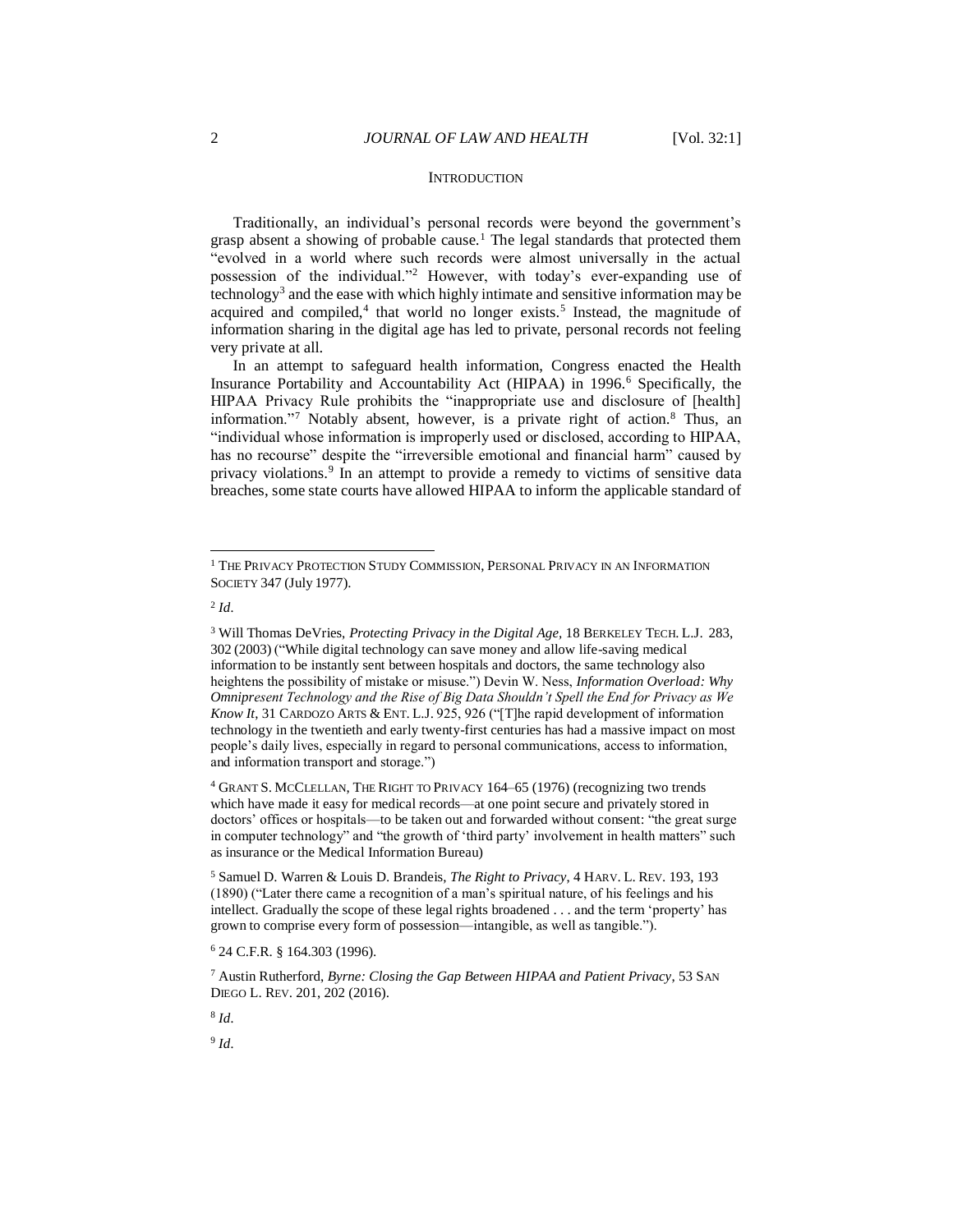care in negligence cases.<sup>10</sup> Other states have enacted legislation to regulate the "privacy, confidentiality, security, use, and disclosure of information."<sup>11</sup>

Despite these preliminary steps, the primary focus has been on private data breaches, leaving breaches in the U.S. public sector without "the attention [they] deserve<sup>[]."12</sup> Like hospitals, doctors' offices, and pharmacies, the government holds large volumes of sensitive data.<sup>13</sup> Unlike privately held data, however, the government obtains this information through "coercive or unbargained-for" means."<sup>14</sup> Specifically, they obtain it through either: (1) requiring disclosures by law "(e.g. tax returns, the census, law enforcement);" or (2) "in connection with an activity for which there is no realistic alternative source or supplier (e.g. licensing or benefits)."<sup>15</sup> A number of states have employed the former method to require medical facilities to disclose personal health information when it furthers a state interest.<sup>16</sup> For example, Georgia—in response to the current opioid epidemic—passed House Bill 249 in 2017, requiring prescribers to enter patients' prescription information for Schedule II, III, IV, and V controlled substances in a Prescription Drug Monitoring Program (PDMP).<sup>17</sup> The PDMP, which falls under the purview of the Georgia Department of Public Health, gives providers the ability to review patients' history of filled prescriptions over the last two years.<sup>18</sup>

But what if the PDMP gets hacked? Or what if a Department of Public Health employee leaves his work laptop on the bus? The individuals who were prescribed certain controlled substances would have their private data in the public domain. They would "suffer torment, anxiety, and financial and emotional stress wondering if and when this information will be used against them."<sup>19</sup> Hackers may even be able to "open" credit cards, take out loans, [or] fraudulently obtain tax returns."<sup>20</sup> Yet, these patients can't sue under HIPAA. Moreover, they likely cannot sue under state law as state and

<sup>12</sup> A. Michael Froomkin, *Government Data Breaches*, 24 BERKELEY TECH. L.J. 1019, 1020 (June 2009).

<sup>13</sup> *Id.* at 1022 ("Governments hold a wide variety of data.").

<sup>14</sup> *Id.* at 1019–20.

<sup>15</sup> *Id.* at 1025.

l

<sup>16</sup> WILLIAM H. ROACH JR., MEDICAL RECORDS AND THE LAW 131 (2d ed. 1994) (discussing state statutes requiring disclosure of patient health information dealing with controlled drug prescriptions and occupational diseases); *see, e.g.,* MASS. ANN. LAWS CH. 94C § 9(d) (1993).

<sup>17</sup> J. Patrick O'Neil, *Important Message from the Commissioner*, GA. DEP'T OF PUBLIC HEALTH (Oct. 18, 2017), https://dph.georgia.gov/sites/dph.georgia.gov/files/related\_files/ document/DrONeal\_PDMP\_Deadline\_Letter.pdf.

<sup>18</sup> *Prescription Drug Monitoring Program*, GA. DEPT' OF PUBLIC HEALTH (Aug. 23, 2018), https://dph.georgia.gov/pdmp.

<sup>19</sup> Rutherford, *supra* note 7, at 202.

<sup>20</sup> *Id.*

<sup>10</sup> *See, e.g.*, Byrne v. Avery Ctr. for Obstetrics & Gynecology, P.C., 102 A.3d 32, 42 (Conn. 2014) ("HIPAA regulations may well inform the applicable standard of care in certain circumstances.").

<sup>11</sup> Jean O'Connor & Gene Matthews, *Informational Privacy, Public Health, and State Laws*, 101 AM.J. PUBLIC HEALTH (Oct. 2011).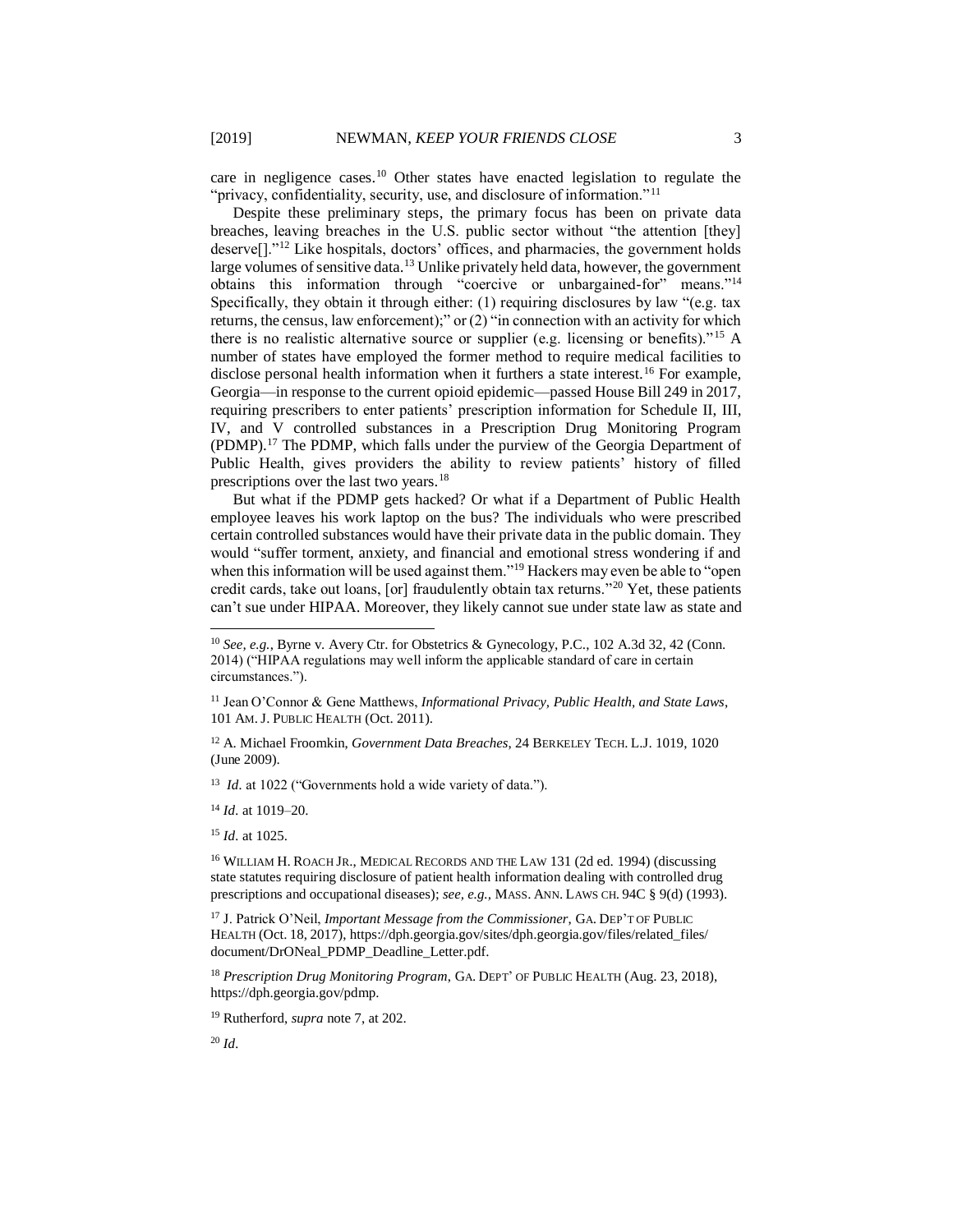federal governments enjoy sovereign immunity.<sup>21</sup> The government is shielded from liability, unless and until state or federal legislatures abrogate that immunity for state privacy claims.<sup>22</sup> Fortunately for these individuals, however, this immunity does not protect the government from all claims.<sup>23</sup> An individual whose information has been improperly acquired or disseminated by a governmental actor may still look to two sources for agency liability: the Federal Privacy  $Act^{24}$  or the Constitution.<sup>25</sup> Due to the shortcomings of the Privacy Act and the Supreme Court's "restrict[ion] on the ability of individuals to recover damages for a violation of the Act,"<sup>26</sup> this Article primarily focuses on the constitutional right to informational privacy.<sup>27</sup>

<span id="page-4-1"></span><span id="page-4-0"></span>While the Constitution does not explicitly provide a right to privacy,  $^{28}$  a number of Supreme Court decisions have recognized that the right may exist.<sup>29</sup> In an attempt to clarify its scope, the Court in *Whalen v. Roe* declared that there are two types of privacy interests: "security of personal information and autonomy in making important decisions."<sup>30</sup> Although the Supreme Court has confronted decisional privacy many times,<sup>31</sup> the contours of the right to informational privacy continue to

l

<sup>25</sup> Caleb Seeley, *Once More Unto the Breach: The Constitutional Right to Informational Privacy and the Privacy Act*, N.Y.U. L. REV. 1335, 1358 (Nov. 2016).

<sup>26</sup> *Id.* at 1358 ("The Court's narrow interpretation of 'actual damages' in the Privacy Act in *FAA v. Cooper* restricted the ability of individuals to recover damages for a violation of the Act.").

<sup>27</sup> Helen L. Gilbert, *Minors' Constitutional Right to Informational Privacy*, 74 U. CHI. L. REV. 1374, 1375 (2007).

 $28$  Roe v. Wade, 410 U.S. 113, 152 (1973) ("The Constitution does not explicitly mention any right of privacy."); Seeley, *supra* note [25,](#page-4-0) at 1359 ("The Constitution does not explicitly mention a right to privacy.")

<sup>29</sup> Stanley v. Georgia, 394 U.S. 557, 564 (1969) (recognizing a fundamental "right to be free . . . from unwanted governmental intrusions into one's privacy"); Terry v. Ohio, 392 U.S. 1, 8–9 (1968); Katz v. United States, 389 U.S. 347, 350 (1967) (recognizing that the Fourth Amendment "protects individual privacy against certain kinds of governmental intrusion."); Griswold v. Connecticut, 381 U.S. 479, 484–85 (1965) (Goldberg, J. concurring); Meyer v. Nebraska, 262 U.S. 390, 399 (1923).

<sup>30</sup> Whalen v. Roe, 429 U.S. 589, 605 (1977); *see also* Gilbert, *supra* note [27,](#page-4-1) at 1375.

<sup>31</sup> *See, e.g.*, Eisenstadt v. Baird, 405 U.S. 438, 453–54 (2007) (addressing decisional privacy with contraception); Loving v. Virginia, 388 U.S. 1, 12 (1967) (addressing decisional privacy with marriage); Prince v. Massachusetts, 321 U.S. 158, 166 (1944) (addressing decisional privacy with family relationships); Skinner v. Oklahoma, 316 U.S. 535, 541–42 (1942)

<sup>21</sup> Froomkin, *supra* note 12, at 1028.

<sup>22</sup> *See, e.g.*, Clark v. Barnard, 108 U.S. 436, 447 (1883) ("The immunity from suit belonging to a State, which is respected and protected by the Constitution within the limits of the judicial power of the United States, is a personal privilege which it may waive at pleasure.").

<sup>23</sup> *Id.*

<sup>&</sup>lt;sup>24</sup> 5 U.S.C. § 552a (2016). The Privacy Act is "the most ambitious piece of federal legislation in the domain of informational privacy," and "the most comprehensive law that regulates the processing and dissemination of information that the government collects about individuals." Lior Jacob Strahilevitz, *Reunifying Privacy Law,* 98 CALIF. L. REV. 2007, 2024 (2010).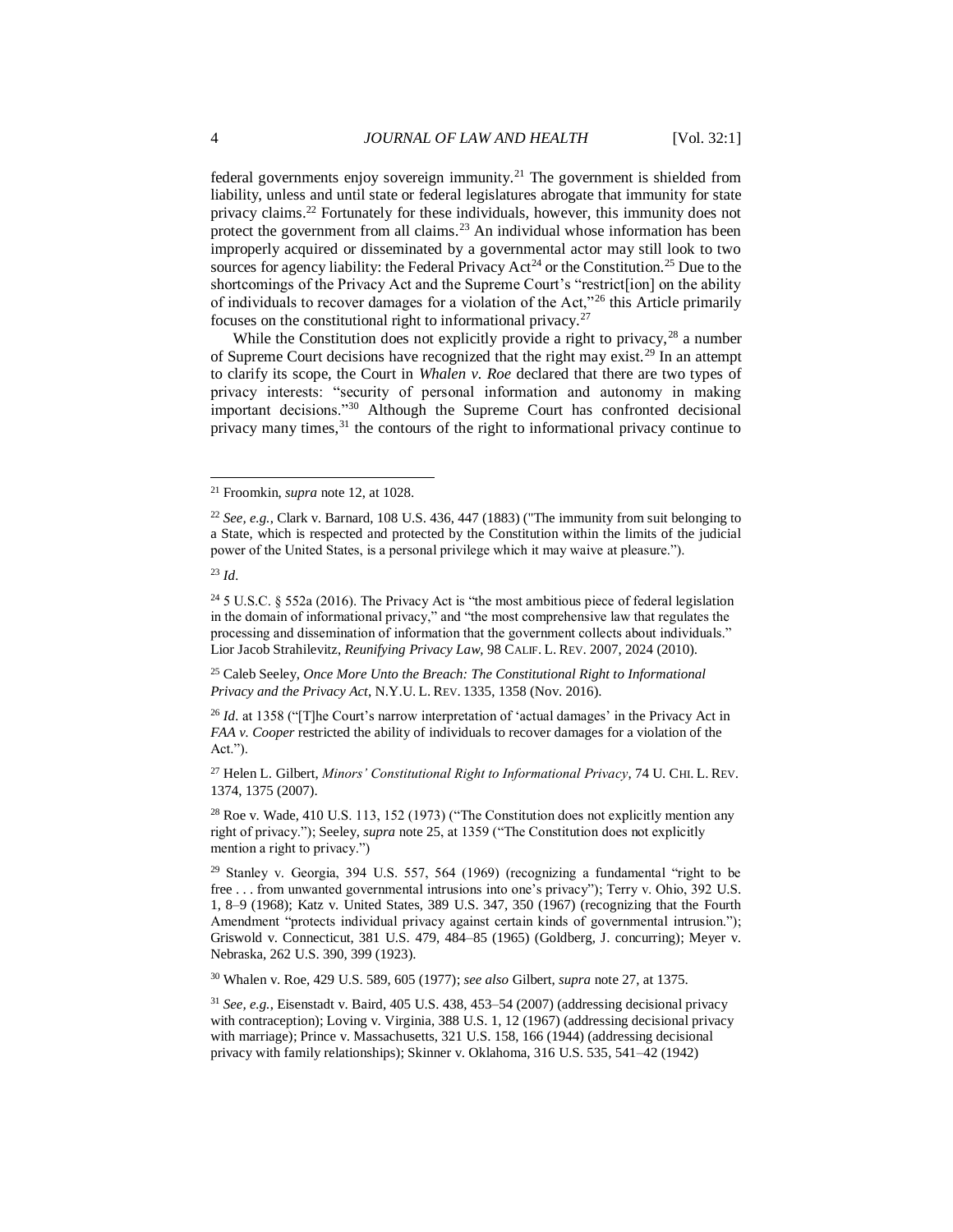elude courts.<sup>32</sup> In fact, the Supreme Court has yet to expressly extend the right to privacy to informational privacy despite confronting the issue twice since *Whalen*. 33 Despite the Court's restraint to rule on the existence of the right, every circuit court with the exception of the D.C. Circuit<sup>34</sup> has interpreted *Whalen* as establishing such a right to informational privacy.<sup>35</sup> Although these courts unanimously refuse to extend the right absolutely, each court varies as to what medical information it protects.<sup>36</sup>

<span id="page-5-0"></span>The following Article discusses the extent to which the constitutional right to informational privacy protects medical data from improper acquisition or dissemination by state agents.<sup>37</sup> Part I provides background on *Whalen v. Roe*, the Supreme Court case that has been understood to establish the right to informational privacy.<sup>38</sup> Part I also discusses the variations across the circuit courts as to what

<sup>34</sup> American Federation of Govt. Employees v. HUD, 118 F.3d 786, 791 (D.C. Cir. 1997).

<sup>35</sup> Powell v. Schriver, 175 F.3d 107, 111 (2d Cir. 1999) ("[T]here exists in the United States Constitution a right to privacy protecting "the individual interest in avoiding disclosure of personal matters"); Doe v. Southeastern Pa. Transp. Auth. (SEPTA), 72 F.3d 1133, 1138 (3d Cir. 1995) ("The district court, therefore, committed no error in its holding that there is a constitutional right to privacy in one's prescription records."); Doe v. City of New York, 15 F.3d 264, 267 (2d Cir. 1994) ("[w]e therefore hold that Doe possesses a constitutional right to confidentiality under Whalen in his HIV status."); *see also* ELLEN ALDERMAN & CAROLINE KENNEDY (SMALL CAPS?), THE RIGHT TO PRIVACY 142 (1995) ("The Supreme Court has not addressed the issue again, but following *Whalen*, a number of lower federal courts recognized a privacy interest in confidential medical information, including medical records. They also began to fashion a framework by which to balance an individual's privacy rights against the government's need for access to and disclosure of some personal information."); Seeley, *supra* note 25, at 935, 1365 ("Nine circuits recognize a constitutional right to privacy in personal information, health or otherwise.").

<sup>36</sup> Matson v. Bd. of Educ. Of City Sch. Dist. Of N.Y.*,* 631 F.3d 57, 69 (2d Cir. 2011) (affirming trial court's finding that teacher did not enjoy constitutionally-protected privacy right as to her fibromyalgia); *SEPTA*, 72 F.3d at 1138 ("While individuals have a legitimate expectation of privacy in their prescription purchase of controlled substances, such right must be weighed against the state's interest in monitoring the use of dangerously addictive drugs"); Smith, *supra*  note 33, at 953 (noting that "the question of the scope of the constitutional right to privacy in one's medical information is largely unresolved").

<sup>37</sup> Smith, *supra* note 33, at 953.

<sup>38</sup> *See infra* Part I.

<sup>(</sup>addressing decisional privacy with procreation); Pierce v. Society of Sisters, 268 U.S. 510, 535 (1925) (addressing decisional privacy with child rearing).

<sup>32</sup> Gilbert, *supra* note [27,](#page-4-1) at 1375.

<sup>33</sup> NASA v. Nelson, 562 U.S. 134, 138 (2011) ("We assume, without deciding, that the Constitution protects a privacy right of the sort mentioned in *Whalen* [*v. Roe*, 429 U.S. 589 (1977)] and *Nixon* [*v. Adm'r of Gen. Servs*., 433 U.S. 425 (1977)]."); Nixon v. Adm'r of Gen. Servs., 433 U.S. 425, 457 (1977) (referring to a constitutional "interest in avoiding disclosure."); *Whalen*, 429 U.S. at 605 (recognizing that in some circumstances, the duty to avoid unwarranted disclosures of private data "arguably has its roots in the Constitution."); Christopher R. Smith, *Somebody's Watching Me: Protecting Patient Privacy in Prescription Health Information*, 36 VT. L. REV. 951, 953 (2012) ("*Whalen* was the Supreme Court's last examination of the constitutional right to privacy within the context of PHI, and it left unanswered thee question of whether or not patients have a right to privacy in . . . PHI."); Gilbert, *supra* note [27,](#page-4-1) at 1375.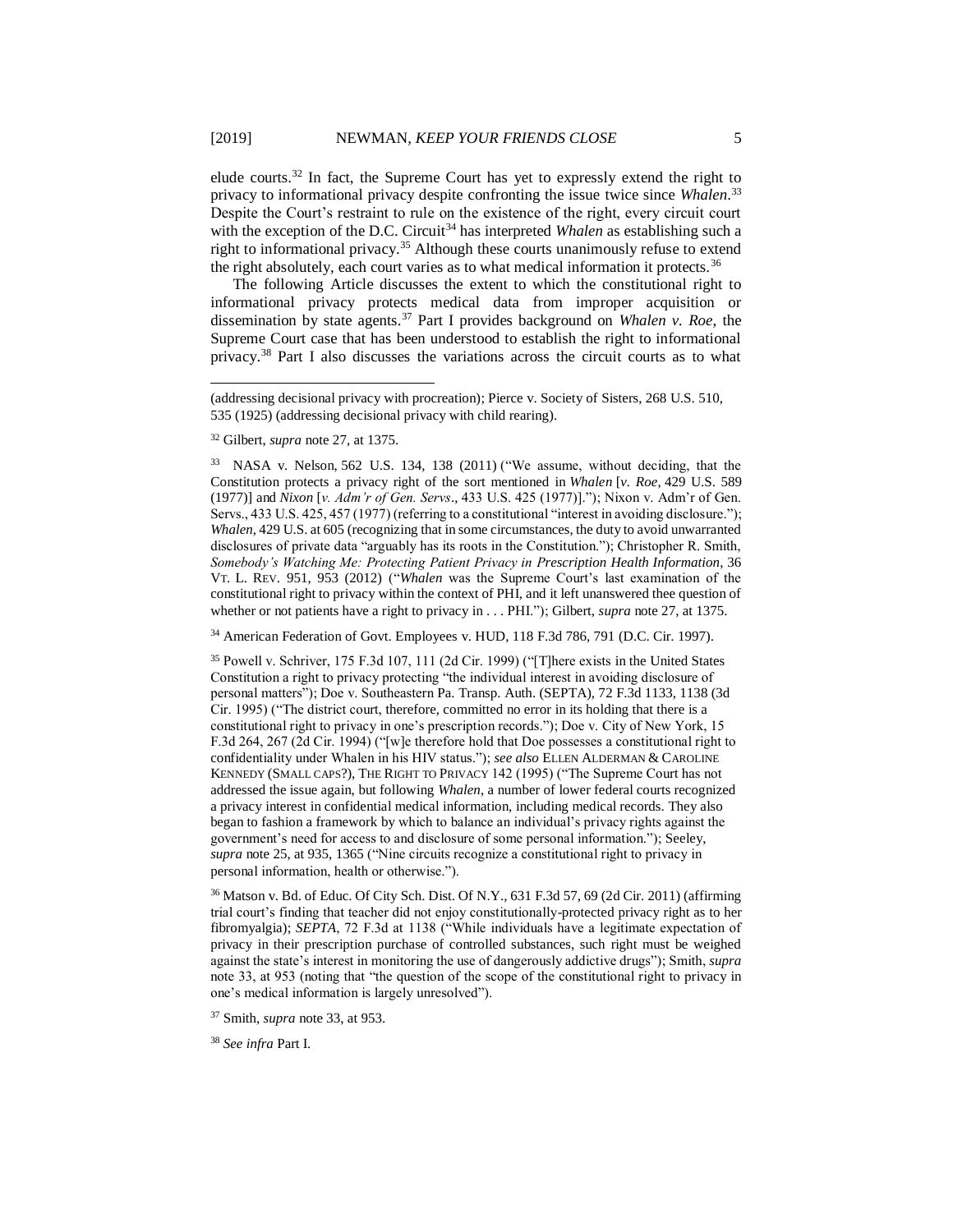medical information is afforded protection by the right.<sup>39</sup> Part II analyzes the wellestablished approaches adopted by the Second and Third Circuits as they present opposing interpretations of *Whalen*, one wholly protecting medical information and the other protecting scarcely any.<sup>40</sup> Finally, Part III explains why the Supreme Court and courts that have yet to adopt a uniform approach should follow the Third Circuit and constitutionally protect all medical information from improper government acquisition or dissemination.<sup>41</sup> Part III also argues for an amendment to the Privacy Act to provide individuals whose medical conditions are not afforded protection under the Constitution an alternative remedy.<sup>42</sup>

#### I. THE EVOLUTION OF THE CONSTITUTIONAL RIGHT TO INFORMATIONAL PRIVACY

In 1977, the Supreme Court arguably recognized a constitutional right to informational privacy, though it refused to expand its holding beyond the facts of the case.<sup>43</sup> In *Whalen v. Roe*, the state of New York responded to the concern that drugs were being diverted into unlawful channels by enacting a statute that required doctors to disclose to the state information regarding patients being prescribed certain drugs with a high potential for abuse.<sup>44</sup> These disclosures would include information such as the patient's name, address, and age.<sup>45</sup> In its opinion, the majority delineated two kinds of privacy interests: the "interest in avoiding disclosure of personal matters" and "the interest in independence in making certain kinds of important decisions."<sup>46</sup> The privacy interest dealing with the nondisclosure of medical records falls within the first category.<sup>47</sup> Ultimately, the Court held that the patient-identification requirement in the New York statute was insufficient to "constitute an invasion of any right or liberty protected by the [Constitution]."<sup>48</sup> It reasoned that the requirement was furthering a

<sup>43</sup> Whalen v. Roe, 429 U.S. 589, 605–06 (1977) (recognizing in "some circumstances" the duty to avoid "unwarranted disclosures" of personal information in computerized data banks or government files "arguably has its roots in the Constitution").

<sup>44</sup> *Id*. at 589.

<sup>45</sup> *Id*.

l

<sup>46</sup> *Id*. at 599–600; *see also* United States v. Westinghouse Elec. Corp., 638 F.2d 570, 577 (3d Cir. 1980) ("[W]e know that [the constitutional protection of the right to privacy] extends to two types of privacy interests" and "[t]he privacy interest asserted in [medical records] case[s] falls within the first category referred to in *Whalen*, the right not to have an individual's private affairs made public by the government.").

<sup>47</sup> *Westinghouse*, 638 F.2d at 577 ("The privacy interest asserted in this case [privacy in medical records] falls within the first category referred to in Whalen v. Roe, the right not to have an individual's private affairs made public by the government.").

<sup>48</sup> *Whalen*, 429 U.S. at 603–04; *see also* ALDERMAN & KENNEDY,*supra* note [35](#page-5-0) at 141–42 ("Although the New York law was upheld, *Whalen* was considered a milestone in the fight for

<sup>39</sup> *See infra* Part I.

<sup>40</sup> *See infra* Part II.

<sup>41</sup> *See infra* Part III.

<sup>42</sup> *See infra* Part III.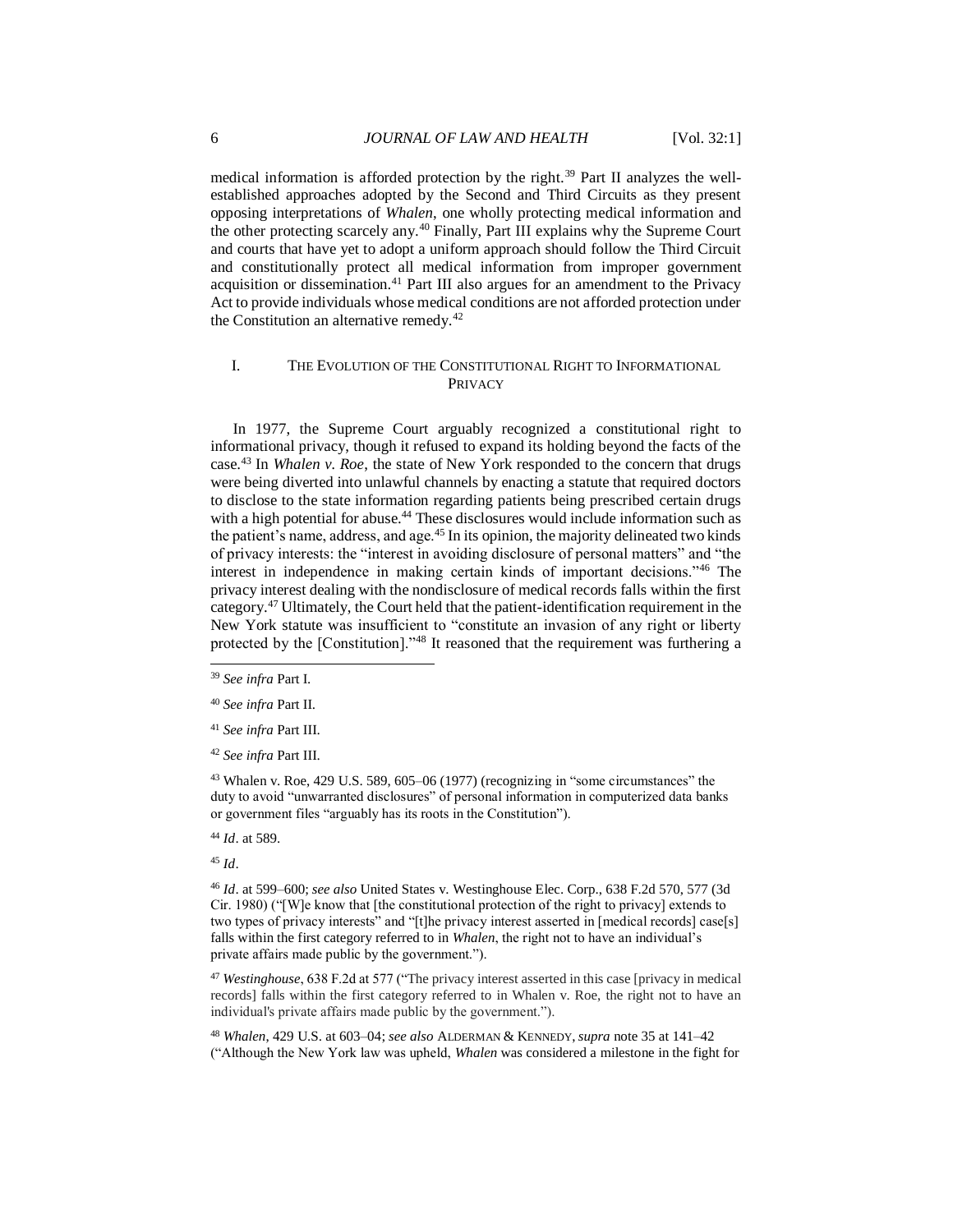legitimate state interest and that disclosure of medical information can be "an essential part of modern medical practice even when the disclosure may reflect unfavorably on the character of the patient."<sup>49</sup>

In his concurring opinion, Justice Brennan argued that despite the majority's holding, future technological developments would ultimately require additional restrictions as such developments may vastly increase the potential for abuse of easily accessible computerized information.<sup>50</sup> Forty years and countless technological advances later, $51$  the scope of constitutional restrictions on informational privacy remains unclear.<sup>52</sup> Circuit and district courts interpreting *Whalen* unanimously permit acquisition and disclosure of medical information when the government's interest in propagating the information outweighs the individual's interest in keeping the information private.<sup>53</sup> However, most courts do not even reach this balancing test if they determine the information is not of a constitutionally protected dimension.<sup>54</sup> This conclusion begs the question: what medical information is constitutionally protected?

The Second Circuit extends the constitutional right to privacy to serious, fatal conditions and profound psychiatric conditions that impart on their victims

<sup>50</sup> *Whalen*, 429 U.S. at 603–04 (Brennan, J. concurring) ("What is more troubling about this scheme, however, is the central computer storage of the data thus collected.").

<sup>51</sup> Jim Atherton, *Development of the Electronic Health Record*, 13 AMA J. OF ETHICS 186, 188 ("Since the 1980s, more concerted efforts have been made to increase use of EHR.").

<sup>52</sup> *See Westinghouse*, 638 F.2d at 578 ("Although the full measure of the constitutional protection of the right to privacy has not yet been delineated . . . "); Philip Kurland, *The Private I*, THE UNIV. OF CHICAGO MAG. 7, 8 (1976) ("The concept of a constitutional right of privacy still remains largely undefined.").

<sup>53</sup> *SEPTA*, 72 F.3d at 1138 ("As with many individual rights, the right of privacy in one's prescription drug records must be balanced against important competing interests."); *Doe*, 15 F.3d at 269 ("[T]he city's interest in disseminating information concerning conciliation agreements must be 'substantial' and must be balanced against Doe's right to confidentiality."); *Westinghouse*, 638 F.2d at 578 ("In recognition that the right of an individual to control access to her or his medical history is not absolute, courts and legislatures have determined that public health or other public concerns may support access to facts an individual might otherwise choose to withhold.").

<sup>54</sup> Lee v. City of Columbus, Ohio, 636 F.3d 245, 260 (6th Cir. 2008) ("Only after a fundamental right is identified should the court proceed to the next step of the analysis—the balancing of the government's interest in disseminating the information against the individual's interest in keeping the information private."); Ortlieb v. Howery, 74 F. App'x 853, 857 (10th Cir. 2003) (refusing to consider whether the government's interest outweighed the plaintiff's right to privacy where plaintiff had no right to privacy in her x-rays).

privacy. The recognition of a constitutionally protected interest in certain personal information was important, as was the recognition of the vulnerability of information in the electronic era.").

<sup>49</sup> *Whalen*, 429 U.S. at 602 ("disclosures of private medical information to doctors, to hospital personnel, to insurance companies, and to public health agencies"); *see also* MCCLELLAN, *supra* note [4,](#page-2-0) at 162 ("Hippocrates' 'holy secrets,' traditionally guarded by doctor and patient, are now often noised about and with some peculiar results. The medical examination room is getting crowded. You think you are talking to your doctor, but insurance companies, lawyers, future educators or employers, researchers—even credit bureaus—may be listening in.").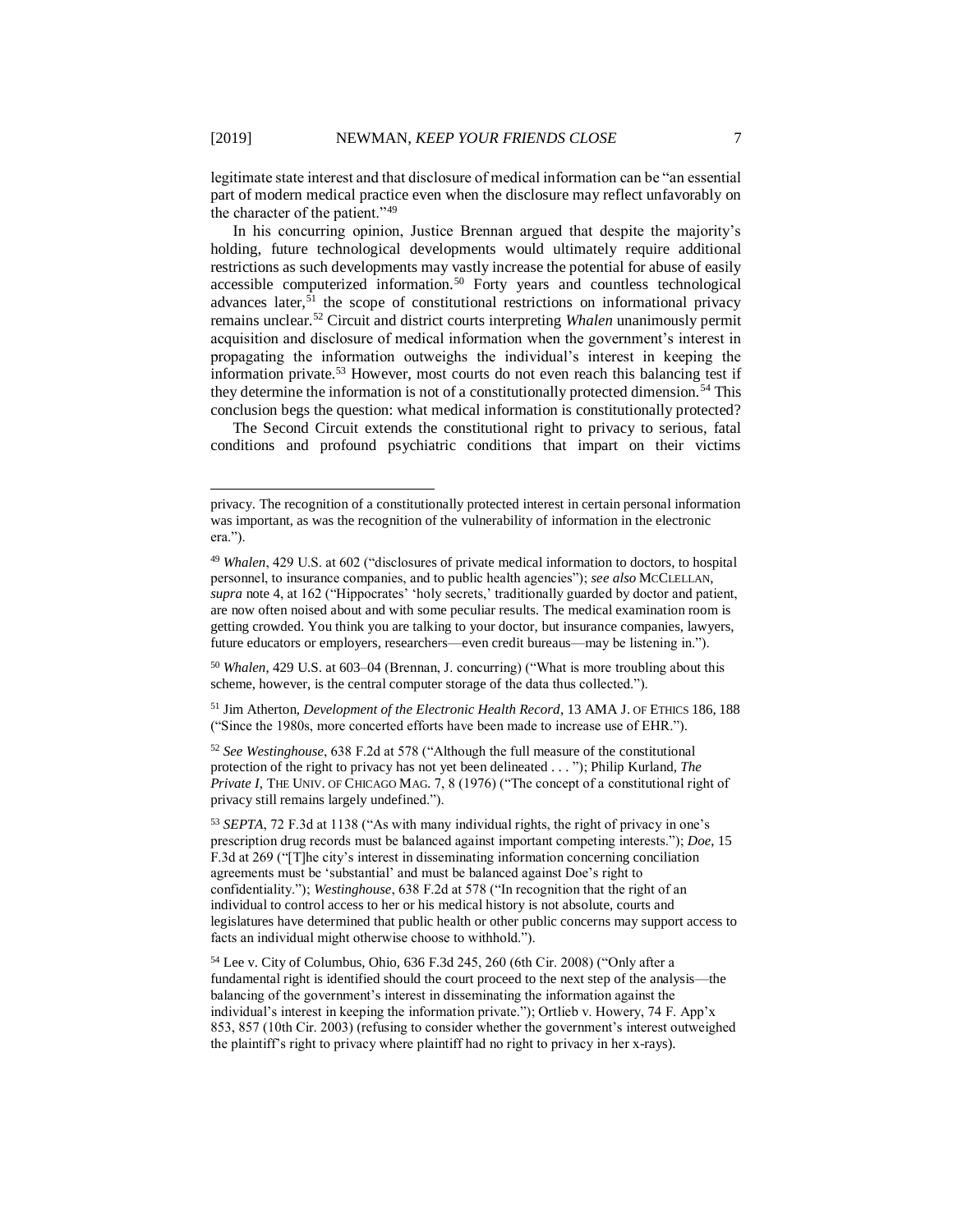"discrimination and intolerance."<sup>55</sup> In *Doe v. City of New York*, the court found that individuals infected with HIV "clearly possess[] a constitutional right to privacy regarding their condition" given its seriousness and fatality.<sup>56</sup> The court further reasoned that an individual's revelation that he has HIV "potentially exposes [him] not to understanding or compassion but to discrimination and intolerance, further necessitating the extension of the right to confidentiality."<sup>57</sup>

Based on the reasoning laid out in *Doe*, the Second Circuit extended the constitutional right to privacy to transsexualism in *Powell v. Schriver*. <sup>58</sup> The court focused on transsexualism's "excruciatingly private and intimate nature," its status as a "profound psychiatric disorder," and its vulnerability to discrimination and intolerance.<sup>59</sup> However, in *Matson v. Board of Education Of City School Dist. of New York*, the Second Circuit declined to extend the right it so established in *Doe* and *Powell* to patients with fibromyalgia.<sup>60</sup> The Court reasoned that fibromyalgia, however serious, is neither fatal nor a profound psychiatric disorder.<sup>61</sup>

The Third Circuit protects "those [rights of privacy] which are 'fundamental' or 'implicit in the concept of ordered liberty.'"<sup>62</sup> In *United States v. Westinghouse Electric Corporation*, the court held that medical records containing "results of routine testing, such as X-rays, blood tests, pulmonary function tests, [and] hearing and visual tests" are unquestionably "well within the ambit of materials entitled to privacy protection."<sup>63</sup> The court again protected medical records, specifically records of prescription medications, in *Doe v. Southeastern Pennsylvania Transportation Authority (SEPTA)*. <sup>64</sup> Thus, despite imposing what may seem a fairly stringent

l

<sup>58</sup> *Powell*, 175 F.3d at 112 (Like the HIV status discussed in *Doe*, "transsexualism is the unusual condition that is likely to provoke both an intense desire to preserve one's medical confidentiality, as well as hostility and intolerance from others.").

<sup>59</sup> *Powell*, 175 F.3d at 111.

<sup>55</sup> *Matson*, 631 F.2d at 65–69 (emphasis omitted) (finding that "although fibromyalgia is a serious medical condition, it does not carry with it the sort of opprobrium that confers upon those who suffer from it a constitutional right of privacy as to that medical condition); *Powell*, 175 F.3d at 111 (concluding the reasoning in *Doe* "compels the conclusion that the Constitution does indeed protect the right to maintain the confidentiality of one's transsexualism"); *Doe*, 15 F.3d at 267 (finding plaintiff possessed a confidential right to confidentiality under *Whalen* in his HIV status).

<sup>56</sup> *Doe*, 15 F.3d at 266.

<sup>57</sup> *Id.* at 267; *see also* JUDITH WAGNER DECEW, IN PURSUIT OF PRIVACY: LAW, ETHICS, AND THE RISE OF TECHNOLOGY 130 (1997) ("Disclosure of [medical] information . . . can be not only embarrassing but can lead to discrimination, loss of employment, and financial loss.").

<sup>60</sup> *Matson*, 631 F.2d at 64–65 (explaining that "[a] general medical determination or acknowledgment that a disease is serious does not give rise *ipso facto* to a constitutionallyprotected privacy right").

<sup>&</sup>lt;sup>61</sup> *Id*. (noting that despite being characterized by "fatigue and muscular soreness and tenderness", fibromyalgia is only debilitating in certain instances).

<sup>62</sup> *SEPTA*, 72 F.3d at 1137 (citing Paul v. Davis, 424 U.S. 693, 713 (1976)).

<sup>63</sup> *Westinghouse*, 638 F.2d at 577.

<sup>64</sup> *SEPTA*, 72 F.3d at 1140.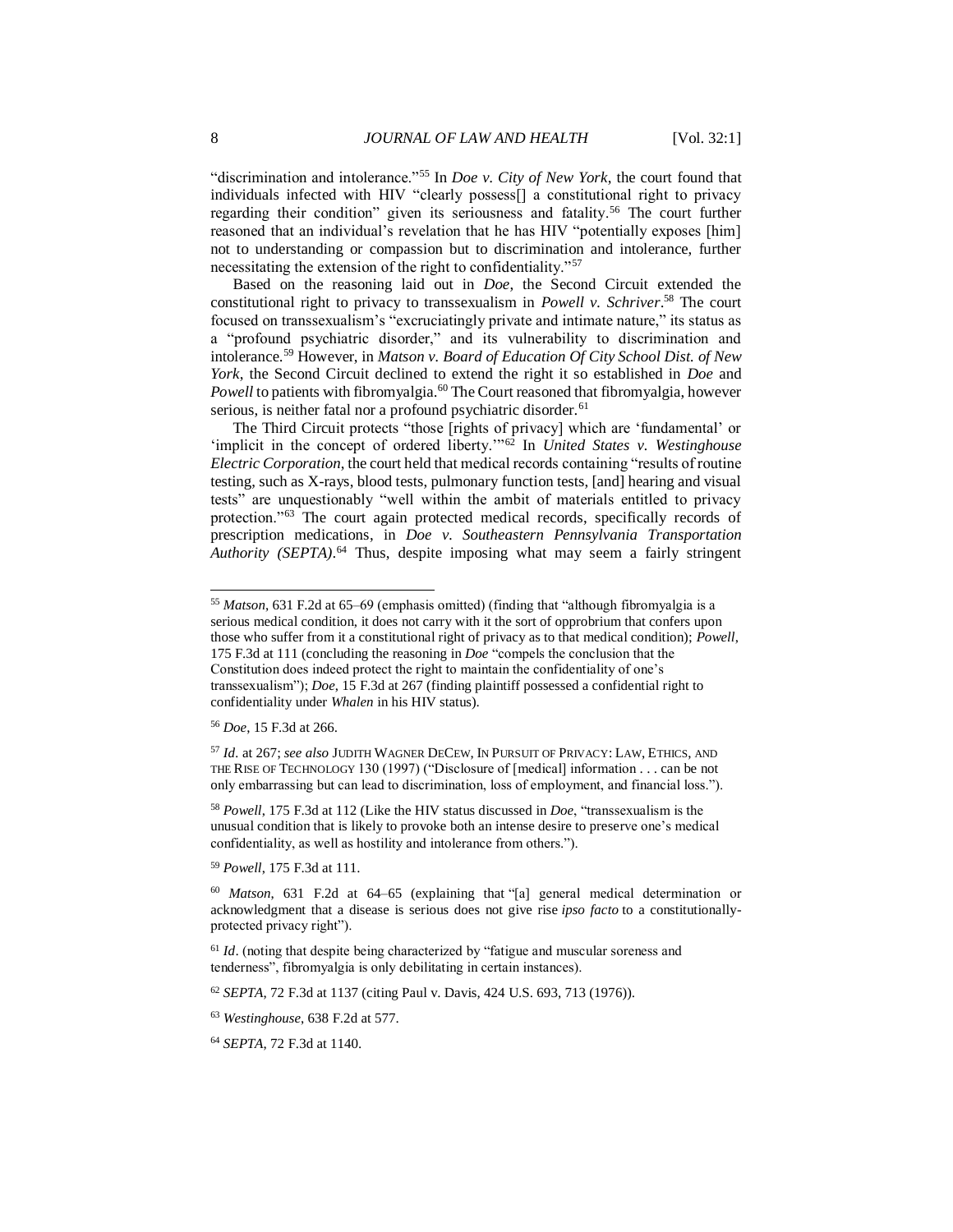standard, requiring the plaintiff's right to nondisclosure of her information be "fundamental" or "implicit in the concept of liberty," the Third Circuit seems to broadly consider the nondisclosure of all medical information to be of such a fundamental nature to warrant its protection.

With arguably the narrowest interpretation of *Whalen*, the Sixth Circuit "developed and applied a different approach to assessing information privacy claims" than its sister circuits. <sup>65</sup> The court, like the Third Circuit, only extends a right to privacy to interests that can be deemed "fundamental or implicit in the concept of ordered liberty." <sup>66</sup> However unlike the Third Circuit, the Sixth Circuit is yet to "confront[] circumstances involving the disclosure of medical records" that are "tantamount to the breach of a 'fundamental liberty interest' under the Constitution."<sup>67</sup> Instead it has ruled that the disclosure of medical records, $68$  DNA profiles,  $69$ psychotherapy records,<sup>70</sup> and one's status as HIV positive<sup>71</sup> do not rise to the level of a breach of a right recognized as fundamental under the Constitution. The Sixth Circuit has only recognized constitutionally protected informational-privacy interest twice: (1) where the release of personal information could lead to bodily harm;<sup>72</sup> and (2) where the information released was of a sexual, personal, and humiliating nature.<sup>73</sup>

<sup>67</sup> *Lee*, 636 F.3d at 261.

 $69$  Wilson v. Collins, 517 F.3d 421, 428–29 (6th Cir. 2008) (finding plaintiff did not have a fundamental privacy interest in information contained in his DNA profile).

<sup>70</sup> *In re* Zuniga, 714 F.2d 632, 641 (6th Cir. 1983) (affirming enforcement of a subpoena issued by a grand jury, commanding psychotherapists to produce patient information).

<sup>71</sup> Doe v. Lockwood, No. 95-3499, 1996 WL 367046, at \*6 (6th Cir. June 27, 1996); Doe v. Wiggington, 21 F.3d 733, 740 (6th Cir. 1994).

<sup>65</sup> Lambert v. Hartman, 517 F.3d 433, 442 (6th Cir. 2008); *see also Lee*, 636 F.3d at 261 ("This court, in contrast to some of our sister circuits, 'has narrowly construed the holdings of *Whalen* and *Nixon* to extend the right to information privacy only to interests that implicate a fundamental liberty interest.'"); Overstreet v. Lexington-Fayette Urban Cnty. Gov't, 305 F.3d 566, 574 (6th Cir. 2002) ("Since *DeSanti*, this Court has not strayed from its holding, and continues to evaluate privacy claims based on whether the interest sought to be protected is a fundamental interest or an interest implicit in the concept of ordered liberty.").

<sup>66</sup> Bloch v. Ribar, 156 F.3d 673, 683 (6th Cir. 1998) (quoting J.P. v. DeSanti, 653 F.2d 1080, 1090 (6th Cir. 1981).

<sup>68</sup> Summe v. Kenton Cnty. Clerk's Office, 604 F.3d 257, 270–71 (6th Cir. 2010); Jarvis v. Wellman, 52 F.3d 125, 126 (6th Cir. 1995) (prison officials' disclosure of rape victim's medical records to an inmate "does not rise to the level of a breach of a right recognized as 'fundamental' under the Constitution"); Gen. Motors Corp. v. Dir. of Nat'l Inst. For Occupational Safety and Health, 636 F.2d 163, 165–66 (6th Cir. 1980) (enforcing a subpoena for the production of employees' medical records finding no intrusion upon protected privacy interests).

 $72$  Kallstrom v. City of Columbus, 136 F.3d 1055, 1069–70 (6th Cir. 1998) (holding that disclosure of officers' personal information placed them and their families at substantial risk of serious bodily harm and thus encroached upon their "fundamental rights to privacy and personal security under the Due Process Clause of the Fourteenth Amendment").

<sup>73</sup> *Bloch*, 156 F.3d at 683 (concluding that rape victims have a fundamental right of privacy as to the intimate details of their rapes reasoning "such basic matters as contraception, abortion,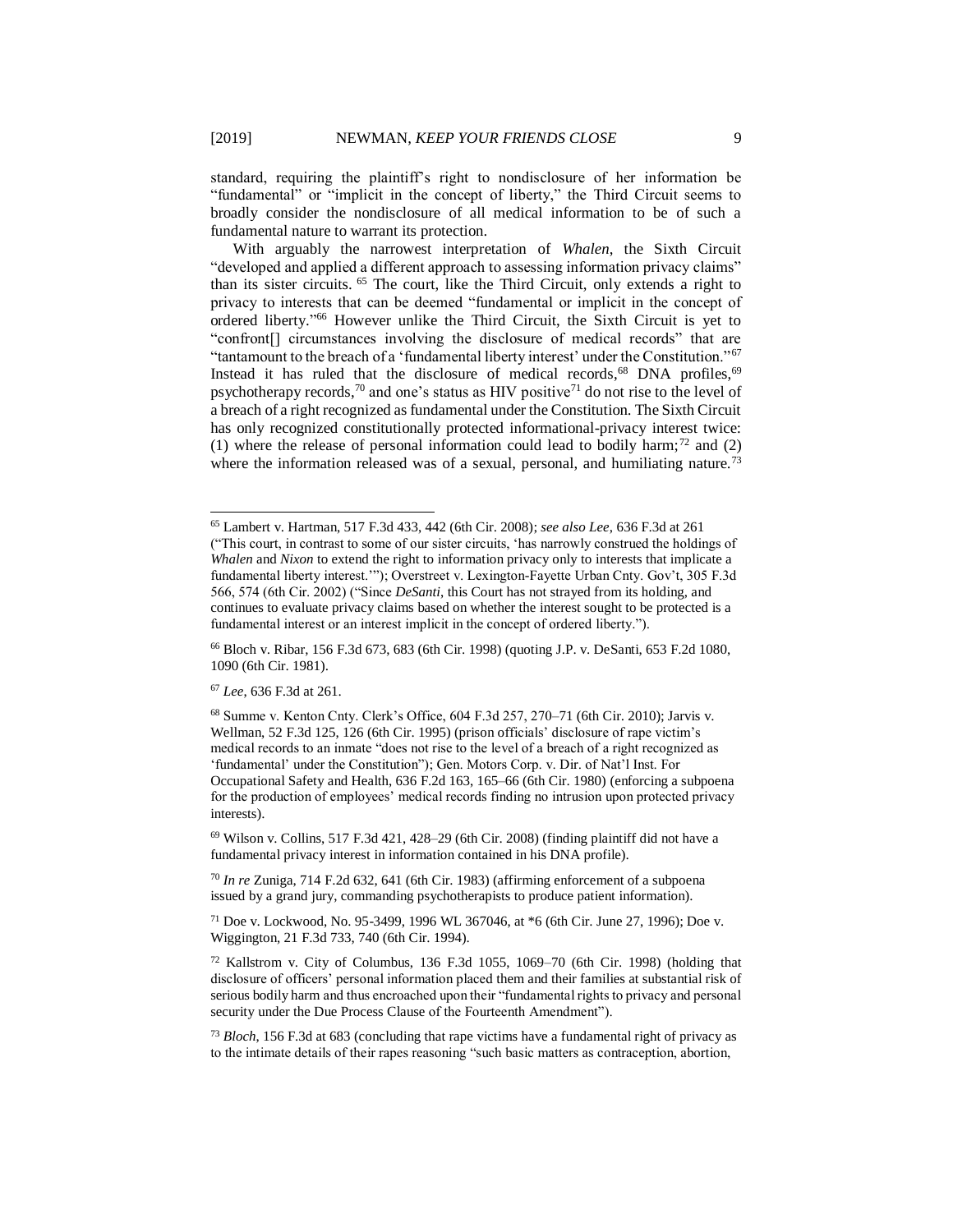Thus, despite using the exact same test—or perhaps more appropriately, the exact same verbiage of a test—to determine whether information is constitutionally protected, the Sixth and Third Circuits have vastly different interpretations of what is "fundamental" or "implicit in the concept of ordered liberty."<sup>74</sup>

The Tenth Circuit protects information when "the party asserting the right has a legitimate expectation of privacy" in the information.<sup>75</sup> In considering whether someone's expectation of privacy in a medical condition is reasonable, the court examines the personal nature of the condition and only extends protection to highly personal or sensitive data.<sup>76</sup> Under this approach, the Tenth Circuit has extended the right to privacy to HIV,  $^{77}$  prescription drug records,  $^{78}$  and medical records.  $^{79}$  However, it has refused to protect X-rays, reasoning that they contain no information of a sensitive or intimate nature about which an individual could form a legitimate expectation of privacy; it is plainly obvious when someone has a broken limb to anyone who witnessed the accident or sees her cast.<sup>80</sup> Thus, while Tenth Circuit decisions claim to protect only information of the utmost sensitive nature, in practice, the Tenth Circuit considers most medical information sensitive and thus private enough to warrant protection.<sup>81</sup> The only information the Tenth Circuit appears to

<sup>75</sup> *Ortlieb*, 74 F. App'x at 856; *see also* Mangels v. Pena, 789 F.2d 836, 839 (10th Cir. 1986) ("The Due Process Clause directly protects fundamental aspects of personal privacy against intrusion by the State. One aspect of this substantive due process arises from the individual interest in avoiding disclosure of personal matters. Due process thus implies an assurance of confidentiality with respect to certain forms of personal information possessed by the state.").

<sup>76</sup> *Ortlieb*, 74 Fed. App'x at 857 (citing Flanagan v. Munger, 890 F.2d 1557, 1570 (10th Cir. 1989)) ("[To] determin[e] whether information . . . is of such a highly personal or sensitive nature that it falls within the zone of confidentiality . . . the court must consider, (1) if the party asserting the right has a legitimate expectation of privacy, (2) if disclosure serves a compelling state interest, and (3) if disclosure can be made in the least intrusive manner.").

<sup>77</sup> A.L.A. v. West Valley City, 26 F.3d 989, 990 (10th Cir. 1994) ("There is no dispute that confidential medical information is entitled to constitutional privacy.").

<sup>78</sup> Douglas v. Dobbs, 419 F.3d 1097, 1102 (10th Cir. 2005) (establishing that plaintiff had a constitutional right to privacy in her prescription drug records as an individual using prescription drugs has a reasonable expectation of such information remaining private).

<sup>79</sup> Lankford v. City of Hobart, 27 F.3d 477, 479-80 (10th Cir. 1994) (There is "no question that an employee's medical records, which may contain intimate facts of a personal nature, are well within the ambit of materials entitled to privacy protection.").

<sup>80</sup> *Ortlieb*, 74 Fed. App'x at 857 ("[T]here was nothing confidential about the fact that Ms. Ortlieb had a severely broken leg.").

<sup>81</sup> *Lankford*, 27 F.3d at 479–80.

marriage, and family life are protected by the constitution from unwarranted government intrusion.").

<sup>74</sup> *SEPTA*, 72 F.3d at 1138 ("When the underlying claim is one of invasion of privacy, the complaint must be 'limited to those [rights of privacy] which are "fundamental" or "implicit in the concept of ordered liberty."'") (quoting *Davis*, 424 U.S. at 713); *Lee*, 636 F.3d at 260 ("A plaintiff alleging a violation of her right to informational privacy must therefore demonstrate 'that the interest at take relates to "those personal rights that can be deemed fundamental or implicit in the concept of ordered liberty."'") (quoting *DeSanti*, 653 F.2d at 1090).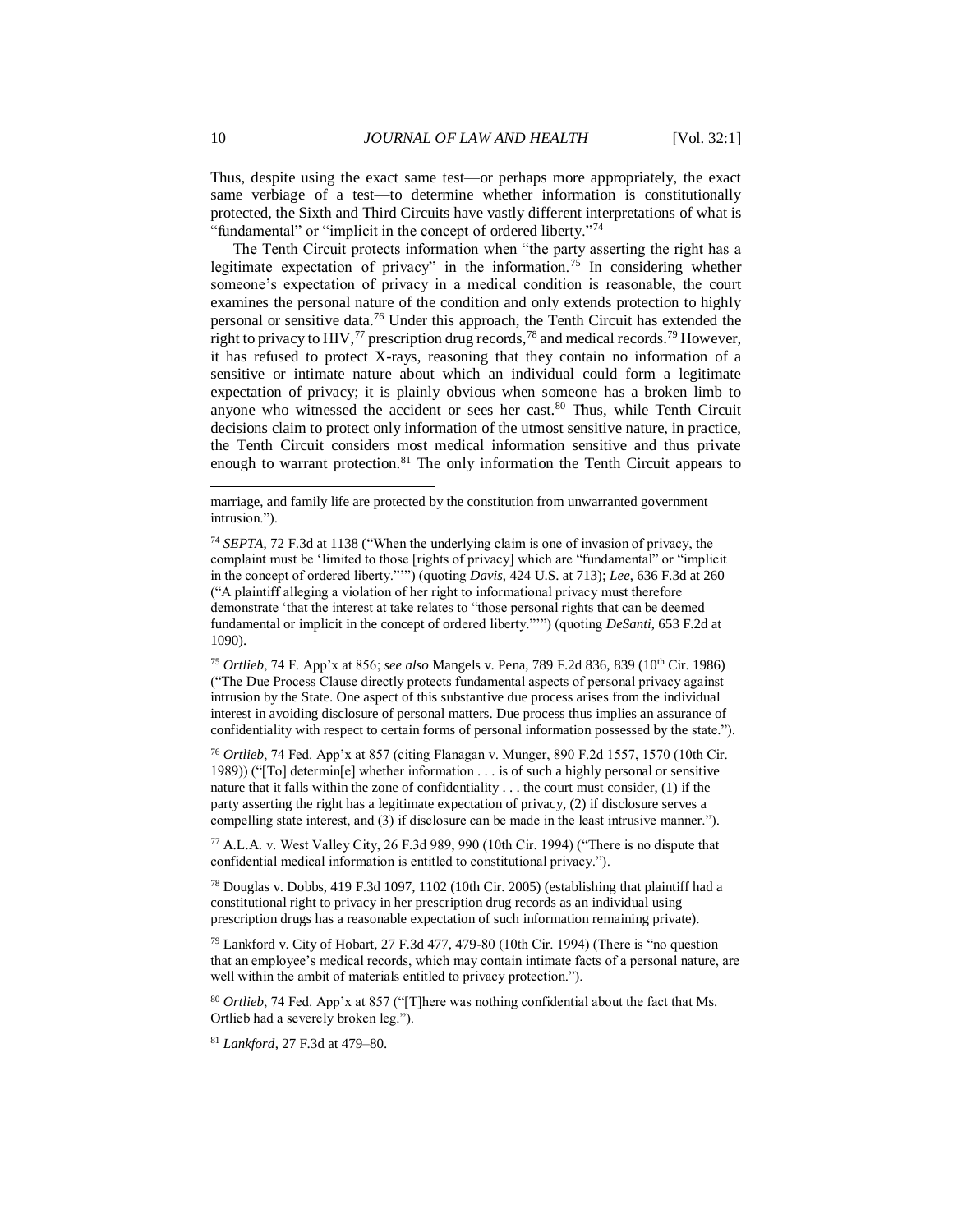exclude from constitutional protection are those conditions discernable to the naked eye.<sup>82</sup>

This brief overview of the relevant case law evinces the inconsistency with which the circuit courts extend the constitutional right to informational privacy in the healthcare arena. Medical records, for example, are "well within the ambit of materials entitled privacy protection" in the Third<sup>83</sup> and the Tenth Circuits,  $84$  whereas the Sixth Circuit refuses to categorically protect them.<sup>85</sup> Routine testing and X-rays are similarly protected in the Third Circuit<sup>86</sup> but not in the Tenth Circuit.<sup>87</sup> An individual's HIV status is constitutionally protected in the Second and Third Circuits but not in the Sixth Circuit.<sup>88</sup> With such sharp divergence in the circuit courts' interpretations of what information is constitutionally protected under *Whalen*, individuals seeking to prevent disclosure of the same medical condition face conflicting outcomes entirely depending on where they live.

#### II. TO PROTECT OR NOT TO PROTECT: THE SECOND CIRCUIT VS. THE THIRD **CIRCUIT**

Until the Supreme Court adopts a uniform approach, courts with little to no precedent must look to those courts that have sufficiently addressed the issue of informational privacy for guidance.<sup>89</sup> This analysis focuses on the approaches adopted by the Second and Third Circuits as these courts present robust case law and opposing views on what medical information is protected under the Constitution.

<sup>85</sup> *Lee*, 636 F.3d at 261.

l

<sup>86</sup> *Westinghouse*, 638 F.2d at 578.

<sup>87</sup> *Ortlieb*, 74 Fed. App'x at 857 (finding x-rays were not intimate or personal enough for the plaintiff to possibly "form a legitimate or reasonable expectation of privacy").

<sup>88</sup> *SEPTA*, 72 F.3d at 1138; *Doe*, 15 F.2d at 267 ("We therefore hold that Doe possesses a constitutional right to confidentiality under *Whalen* in his HIV status"); *but see Wiggington*, 21 F.3d at 740 (finding inmate possessed no constitutionally right to privacy in his HIV status).

<sup>89</sup> Paul Nordeman, *The Vanishing Right to Privacy: A Critique of the Second Circuit's Approach to Medical Confidentiality in* Matson v. Board of Education, 22 TEMP. POL. & CIV. RTS. L. REV. 225, 234 (2011) ("As courts continue to confront matters implicating individuals' privacy rights about personal medical information, they will look to previous decisions for guidance.").

<sup>82</sup> *Ortlieb*, 74 Fed. App'x at 857.

<sup>83</sup> *Westinghouse*, 638 F.2d at 578.

<sup>84</sup> *Lankford*, 27 F.3d at 479-80 (There is "no question that an employee's medical records, which may contain intimate facts of a personal nature, are well within the ambit of materials entitled to privacy protection.").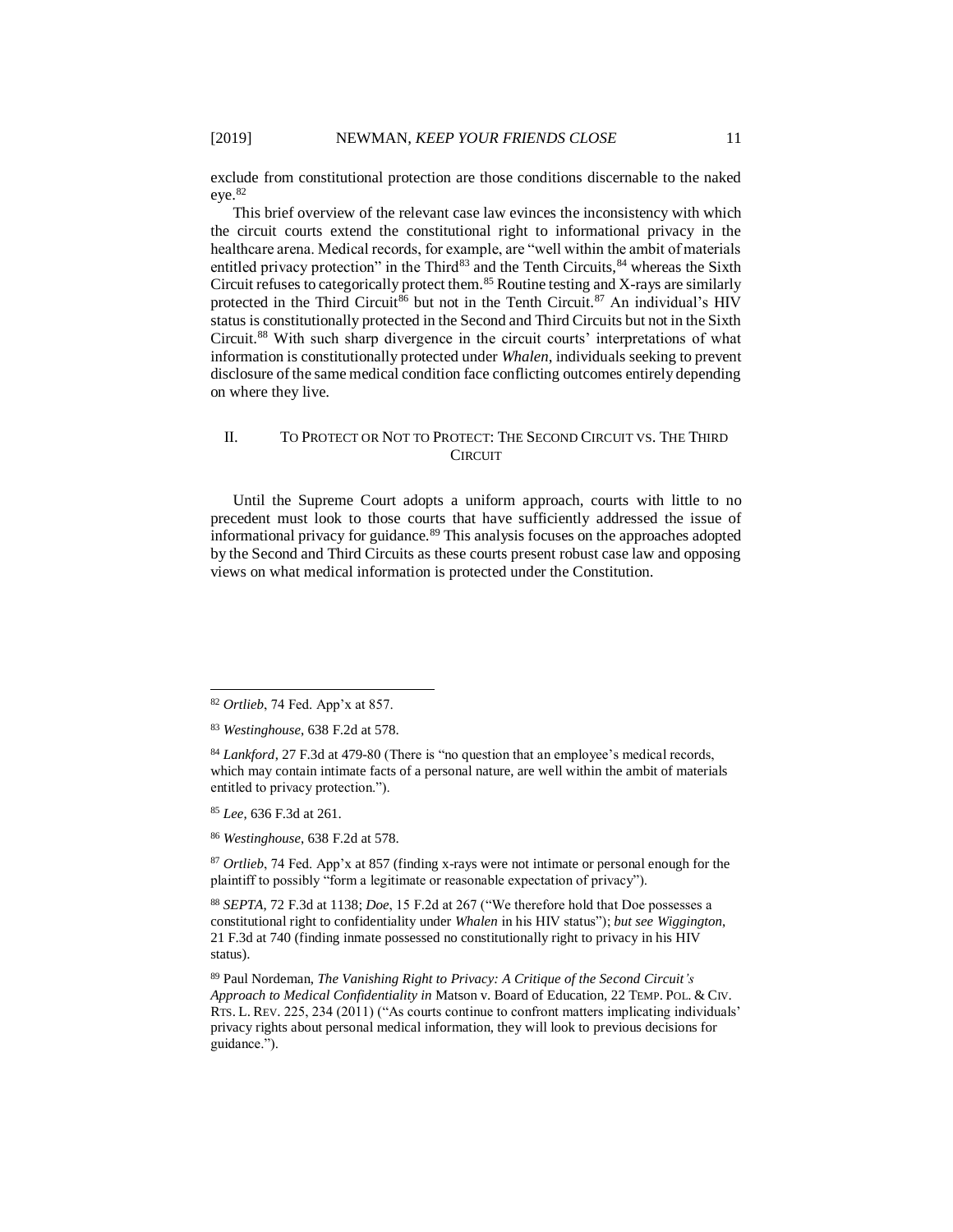#### *A. The Second Circuit's Limited Protection Approach*

The Second Circuit imposes one of the most stringent standards of the circuit courts and only extends the right to privacy to serious, fatal medical conditions and profound psychiatric disorders. It additionally requires that the condition "bring about public opprobrium."<sup>90</sup> Thus, in considering whether a constitutional right to privacy attaches to various medical conditions, the Second Circuit proceeds on a case-by-case basis that will "necessarily include certain medical conditions [and] exclude others."<sup>91</sup> Under this approach, the Second Circuit has extended the right to privacy to HIV, 92 transsexualism,<sup>93</sup> and a person's psychiatric health and substance-abuse history.<sup>94</sup> A district court has also extended the right to privacy to sickle cell anemia.<sup>95</sup> Other courts in the Second Circuit have refused, however, to extend the right to less serious conditions.<sup>96</sup> This bar, higher than those imposed by the Third and Tenth Circuits, forces plaintiffs to prove their ailment is of such an embarrassing and serious degree in order to receive constitutional protection.<sup>97</sup> While this threshold may disincentive plaintiffs from bringing claims to redress the disclosure of less significant conditions, it imposes a number of difficulties in terms of its enforcement.

<sup>91</sup> *Matson,* 631 F.3d at 67.

<sup>92</sup> *Doe*, 15 F.3d at 267.

l

<sup>94</sup> O'Connor v. Pierson, 426 F.3d 187, 201-02 (2d Cir. 2005) ("Medical information in general, and information about a person's psychiatric health and substance-abuse history in particular, is information of the most intimate kind.").

<sup>90</sup> *Id.* at 66; Nordeman, *supra* note 89, at 234 ("The Matson Court . . . considered both the seriousness of Dorrit Matson's condition and the amount of discrimination she was likely to face because of her fibromyalgia."); *see* DeVries, *supra* note [3,](#page-2-1) at 302 ("Having the world learn about one's Prozac prescription can be embarrassing; having the world learn about one's HIV-positive status can be life-shattering.").

<sup>93</sup> *Powell*, 175 F.3d at 111; Nordeman, *supra* notes 89, at 231 ("The Second Circuit had previously given that designation only to HIV and transsexualism.").

<sup>95</sup> Fleming v. State Univ. of N.Y., 502 F. Supp. 2d 324, 342-45 (2d. Cir. 2007); Nordeman, *supra* notes 89, at 231.

<sup>96</sup> *Matson,* 631 F.3d at 67 (refusing to extend the right of privacy to fibromyalgia); Watson v. Wright*,* 08-CV-62, 2010 WL 55932, at \*1 (N.D.N.Y. Jan. 5, 2010) ("This [c]ourt finds no basis in *Powell* and its progeny for holding that, in a prison setting, plaintiff's Hepatitis C condition is the type of condition that gives rise to constitutional protection under *Powell*."); Rush v. Artuz*,* No. 00 Civ. 3436, 2004 WL 1770064, at \*12 (S.D.N.Y. Aug. 6, 2004) ("First, plaintiff's wrist injury and his stomach problems cannot be classified as 'personal matters of a sensitive nature' and second, due to his use of a splint, plaintiff's wrist injury was clearly visible to all those around him.").

<sup>&</sup>lt;sup>97</sup> *Matson*, 631 F.3d at 67 (denying constitutional protection to a disease the court did not believe to be serious enough of subject to any intolerance or discrimination).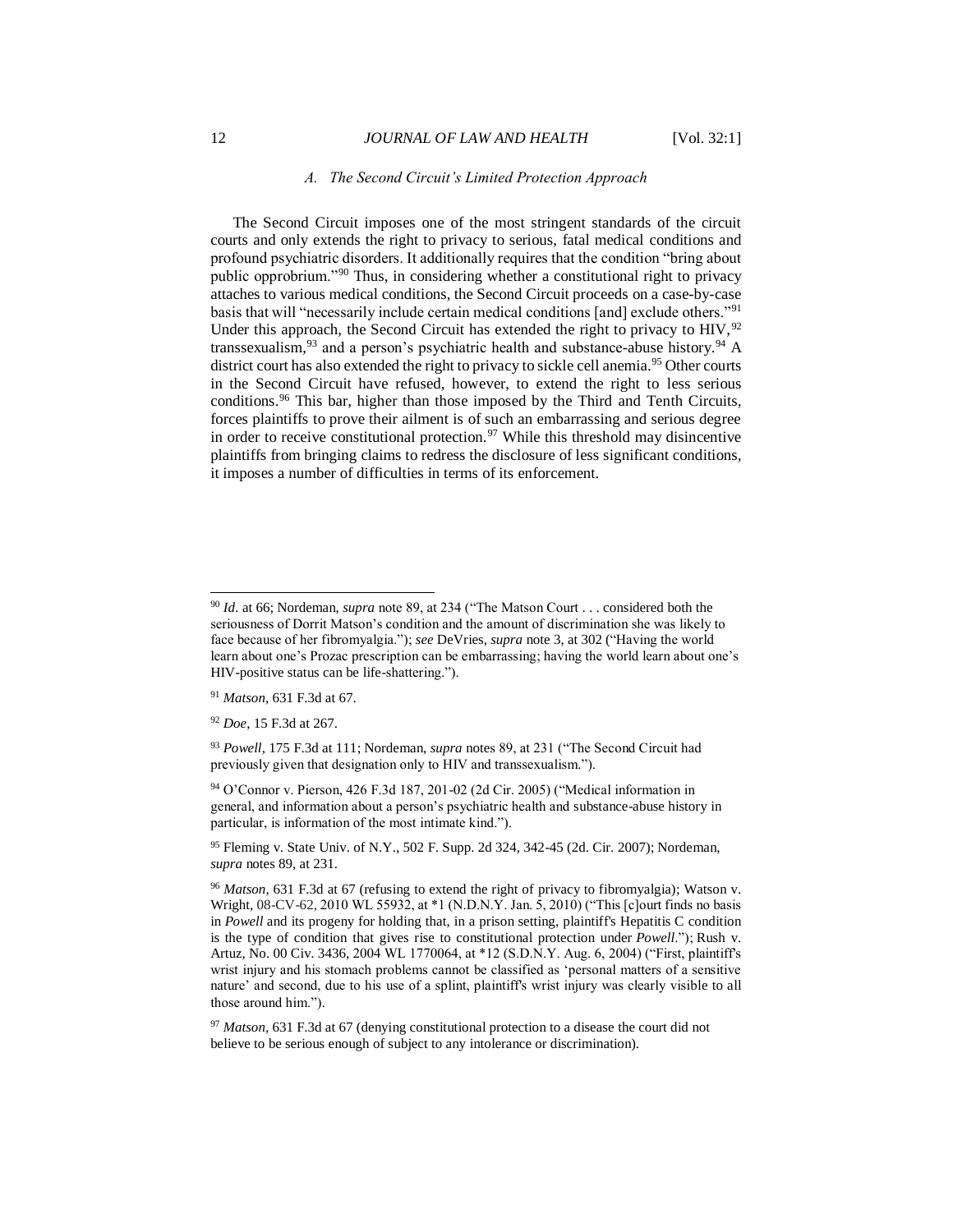#### 1. "Serious" and "Embarrassing" are Ambiguous Terms

First, "serious" and "embarrassing" are ambiguous. In the Second Circuit, whether the condition is embarrassing enough to warrant protection is an objective question, is largely defined by the views of society.<sup>98</sup> If the court does not believe a disease is attributed to socially repugnant conduct or does not "view[] [the disease] as directly associated with any disease which might conceivably be characterized as loathsome," it will refuse to find a right to privacy in the condition and the plaintiff's subjective humiliation would be immaterial.<sup>99</sup> The court in *Matson* rested its determination that fibromyalgia lacked this sort of social opprobrium on the wide availability of a drug therapy and its being regularly advertised alongside other therapies for conditions the court considered not serious.<sup>100</sup> However, the Second Circuit fails to consider the variations in embarrassment thresholds among individuals and societies.<sup>101</sup> What constitutes sensitive medical information varies from one person to another, one religion to another, and one culture to another.<sup>102</sup> Different views may arise "from individual patients' sensitivities or embarrassment thresholds" or from differences in religious or cultural beliefs. $103$  Thus, whether the Second Circuit finds medical information constitutionally protected effectively hinges on who is on the jury and in what town they live.

Whether a condition is serious is likewise unclear.<sup>104</sup> This confusion is evidenced by the Second Circuit's own inability to develop a consistent definition of "serious." In *Doe*, the court held that the need for constitutional protection, while near its apex when a person suffers from HIV, would be recognized for *any* serious medical condition.<sup>105</sup> In *Powell,* the Second Circuit similarly found that one's transsexualism—like HIV—is a matter "in which the privacy interest is at or near its 'zenith.'"<sup>106</sup> However, in *Matson*, the court held that serious, fibromyalgia did not reach the bar set in *Doe* and *Powell* and adopted a stricter approach "based almost

l

<sup>101</sup> HEIDI TRANBERG & JEM RASHBASS, MEDICAL RECORDS USE AND ABUSE 62 (2014).

<sup>102</sup> *Id.* 

<sup>103</sup> *Id.*

<sup>98</sup> *Id*. at 66.

<sup>99</sup> *See* Golub v. Enquirer/Star Group, Inc., 89 N.Y.2d 1074, 1077 (1997) (holding that cancer was not societally viewed as "loathsome").

<sup>100</sup> *Matson,* 631 F.3d at 67; *see also* Nordeman, *supra* notes 89, at 246 (listing "high cholesterol, frequent urination, osteoporosis, and acid reflux" as conditions with therapies advertised alongside Lyrica).

<sup>104</sup> Nordeman, *supra* note 89, at 248 ("The term 'serious,' for example, which has already been shown to invite a number of different interpretations, needs more clarity if it is to be effectively used.").

<sup>105</sup> *Doe*, 15 F.2d at 267 ("Clearly, an individual's choice to inform others that she has contracted . . . a fatal, incurable disease is one that she should normally be allowed to make for herself. This would be true for any serious medical condition, but is especially true with regard to those infected with HIV.") (emphasis added).

<sup>106</sup> *Matson,* 631 F.3d at 67 (Straub, J. dissenting).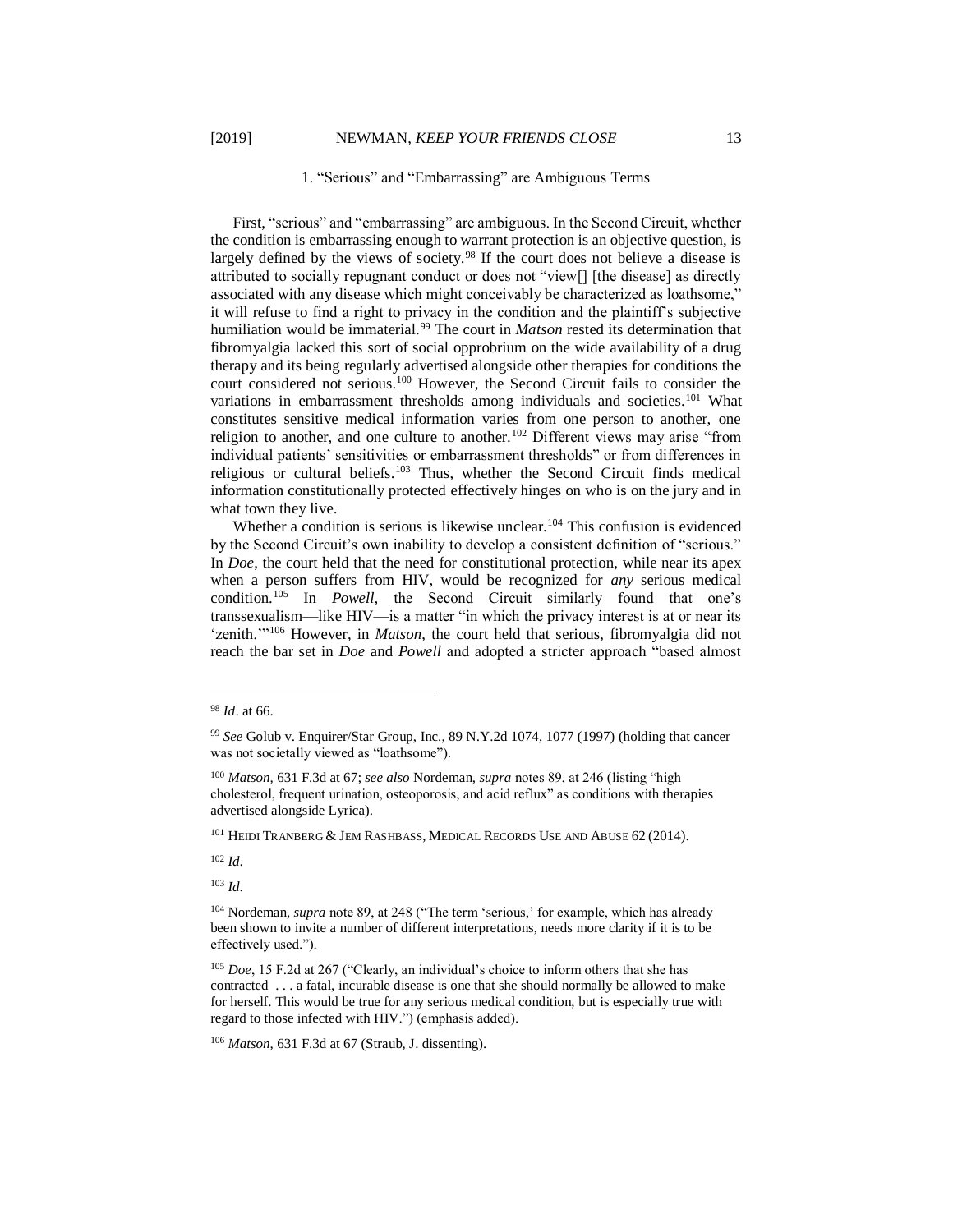exclusively on factual comparisons of fibromyalgia to HIV and transsexualism."<sup>107</sup> The Second Circuit reasoned that fibromyalgia was debilitating only in certain instances and was neither fatal like the condition in *Doe* nor profoundly psychiatric like the one in *Powell*.<sup>108</sup> In one ruling, the Second Circuit transformed its zenith of seriousness to a threshold.<sup>109</sup>

Other definitions of "serious" as related to medical conditions similarly add to the confusion. The Family Medical Leave Act ("FMLA") defines a serious health condition as "an illness, injury, impairment, or physical or mental condition that involves: (A) inpatient care in a hospital, hospice, or residential medical care facility; or (B) continuing treatment by a health care provider."<sup>110</sup> The Department of Labor has promulgated regulations similarly defining "serious health conditions requiring continuing treatment."<sup>111</sup> The Committee on Serious and Complex Medical Conditions published a list of criteria to be used to determine whether a medical condition is serious and complex, including: conditions that are life threatening, cause significant pain or discomfort, require frequent monitoring, or affect multiple organ systems.<sup>112</sup> While both the FMLA and Committee on Serious and Complex Medical Conditions either expressly consider or have been interpreted to consider conditions such as asthma and arthritis to be serious, $113$  those suffering from either would unlikely be afforded protection in the Second Circuit as neither condition is fatal like HIV nor profoundly psychiatric like transsexualism.<sup>114</sup>

<sup>109</sup> *Matson,* 631 F.3d at 65.

<sup>111</sup> 29 C.F.R. § 825.115 (2013).

<sup>112</sup> CAROLE A. CHRAVALA & STEVEN SHARFSTEIN, DEFINITION OF SERIOUS AND COMPLEX MEDICAL CONDITIONS 19 (1999).

<sup>113</sup> 29 C.F.R. § 825.115 (2013); CHRAVALA & SHARFSTEIN,*supra* not[e 112,](#page-14-0) at 19.

<sup>114</sup> *Matson,* 631 F.3d at 67 ("Fibromyalgia, however serious, is neither alleged to be fatal, as we recognized the HIV condition to be in *Doe* nor is it a 'profound psychiatric disorder' as we noted in *Powell*).

<span id="page-14-0"></span><sup>&</sup>lt;sup>107</sup> *Id.* ("Fibromyalgia, however serious, is neither alleged to be fatal, as we recognized the HIV condition to be in *Doe* nor is it a 'profound psychiatric disorder' as we noted in *Powell*); *see* Nordeman, *supra* notes 89, at 234 ("Despite having already admitted the serious nature of fibromyalgia, the court paradoxically devoted the bulk of its opinion to undermining the seriousness of the disease.").

<sup>108</sup> *Matson,* 631 F.3d at 65; *see also* Nordeman, *supra* note 89, at 234 ("[T]he majority compounded much of the dicta from Doe and Powell into a set of requirements that could only be met by conditions matching the severity, both physical and mental, of HIV and transsexualism.").

<sup>110</sup> 29 U.S.C. § 2611 (2009); *FMLA: Serious Health Condition: How do I know if an Employee's Medical Absence Qualifies for FMLA Leave? What is Considered a Serious Health Condition?,* SOCIETY FOR HUMAN RESOURCE MANAGEMENT (Feb. 16, 2016), https://www.shrm.org/resourcesandtools/toolsandsamples/hrqa/pages/howemployeemedicalab sencequalifiesforfmlaleave.aspx (listing examples including chronic conditions that require periodic visits to a provider, incapacity for pregnancy or prenatal care, permanent or long-term conditions, Alzheimer's, cancer, severe arthritis, and strokes).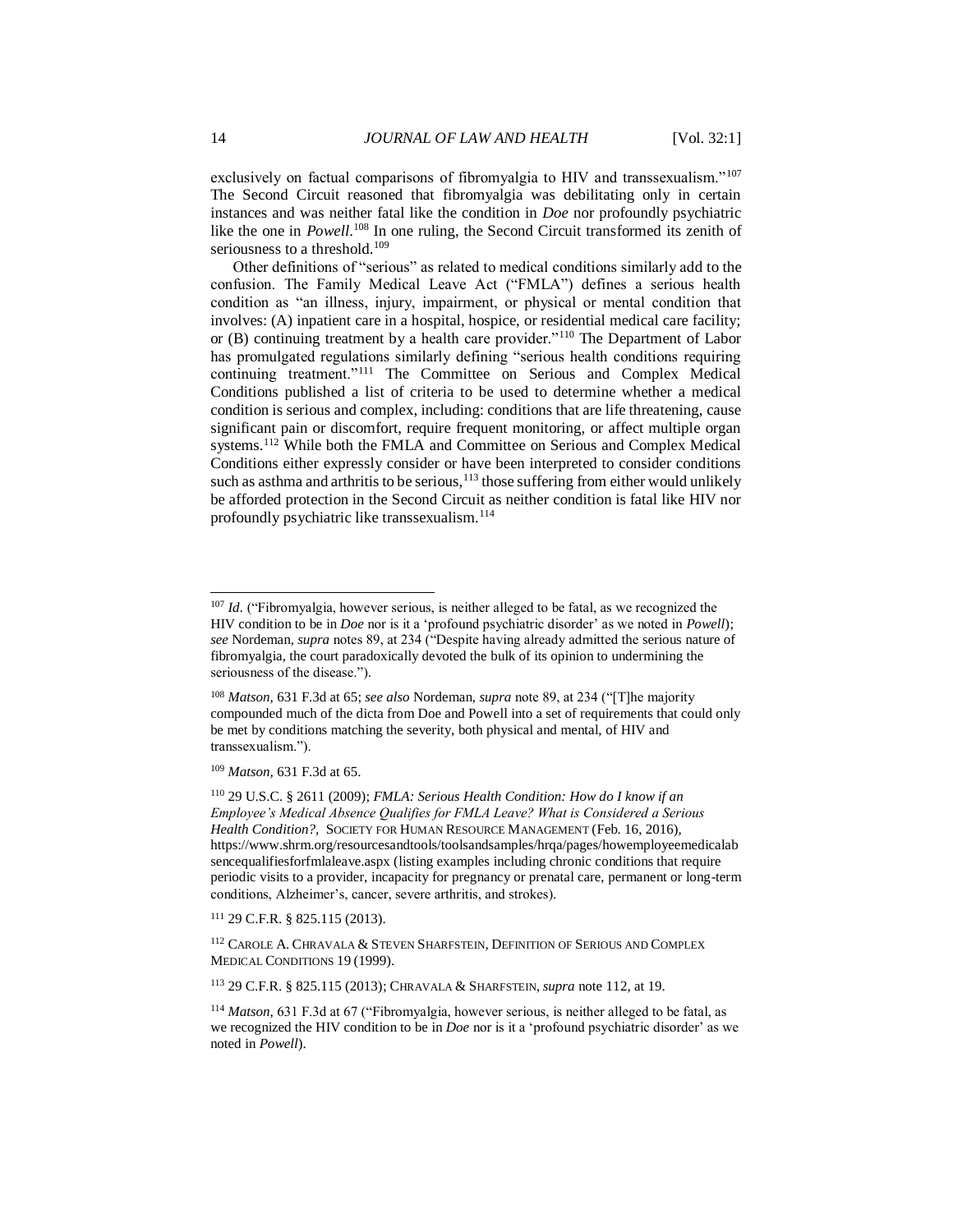l

#### 2. "Serious" and "Embarrassing" are Subject to Evolve

To make matters even more complicated, a serious condition "may be serious and complex for *some* patients at *some* points during the course of their disease or disability" but not at all times or forever.<sup>115</sup> An ailment that at one point was severe in nature and surely fatal may over time become quite curable with enough research and funding.<sup>116</sup> And, as medical conditions become more curable with more widely available drug therapies, advertisements for such drug therapies may appear alongside those for conditions the court had previously considered not serious.<sup>117</sup> With enough treatment and enough advertising, over time the loathsome and negative stigmas surrounding these conditions may disappear altogether.<sup>118</sup> Thus, while the Second Circuit has limited precedent guiding their decisions as to what conditions are "serious" or "embarrassing," advances in medicine and technology will inevitably make this precedent unreliable and in constant flux.

#### 3. Jurors and Judges are Not Equipped to Determine the Seriousness of a Condition

Finally, without a more precise definition of serious or factors to guide such a determination, the Second Circuit is relying on jurors and judges, likely with little to no medical background, to determine on a case-by-case basis whether an individual's condition is serious.<sup>119</sup> While the Supreme Court has made it clear that judges have a duty to serve as evidentiary gatekeepers with respect to scientific evidence, this duty does not come without support.<sup>120</sup> Rather, judges are guided by a clear list of factors known as the *Daubert* factors—to help them determine the evidence's reliability and ultimate admissibility.<sup>121</sup> Thus, if judges have a duty to serve as gatekeepers tasked

<sup>115</sup> CHRAVALA & SHARFSTEIN,*supra* note [112,](#page-14-0) at 19.

<sup>116</sup> *See* Hasina Samji, et al., *Closing the Gap: Increases in Life Expectancy among Treated HIV-Positive Individuals in the United States and Canada*, 8 PLOS ONE e81355 (Dec. 18, 2013).

<sup>&</sup>lt;sup>117</sup> Erica Kaufman West, The Problem with "Not an Actual Patient," OUTWARD (Jan. 7, 2016),

http://www.slate.com/blogs/outward/2016/01/07/\_not\_an\_actual\_patient\_how\_hiv\_drug\_ads\_ reinforce\_aids\_stigma.html.

<sup>118</sup> Robert Preidt, *Life Expectancy with HIV Nears Normal with Treatment*, CBS NEWS (May 11, 2017), https://www.cbsnews.com/news/life-expectancy-with-hiv-nears-normal-withtreatment.

<sup>119</sup> *See* Nordeman, *supra* note 89, at 241 (noting that whether the condition was serious is "left to the imagination of judges" in the Second Circuit).

<sup>120</sup> *See generally* Daubert v. Merrell Dow Pharmaceuticals, 509 U.S. 579, 592 (1993); Stephen Breyer, *Science in the Courtroom*, 4 ISSUES IN SCIENCE AND TECH. (2000), http://issues.org/16- 4/breyer/.

<sup>&</sup>lt;sup>121</sup> *Daubert* establishes the Daubert Standard, under which the factors that may be considered in determining whether an expert's methodology is valid are: "(1) whether the theory or technique in question can be and has been tested; (2) whether it has been subjected to peer review and publication; (3) its known or potential error rate; (4) the existence and maintenance of standards controlling its operation; and (5) whether it has attracted widespread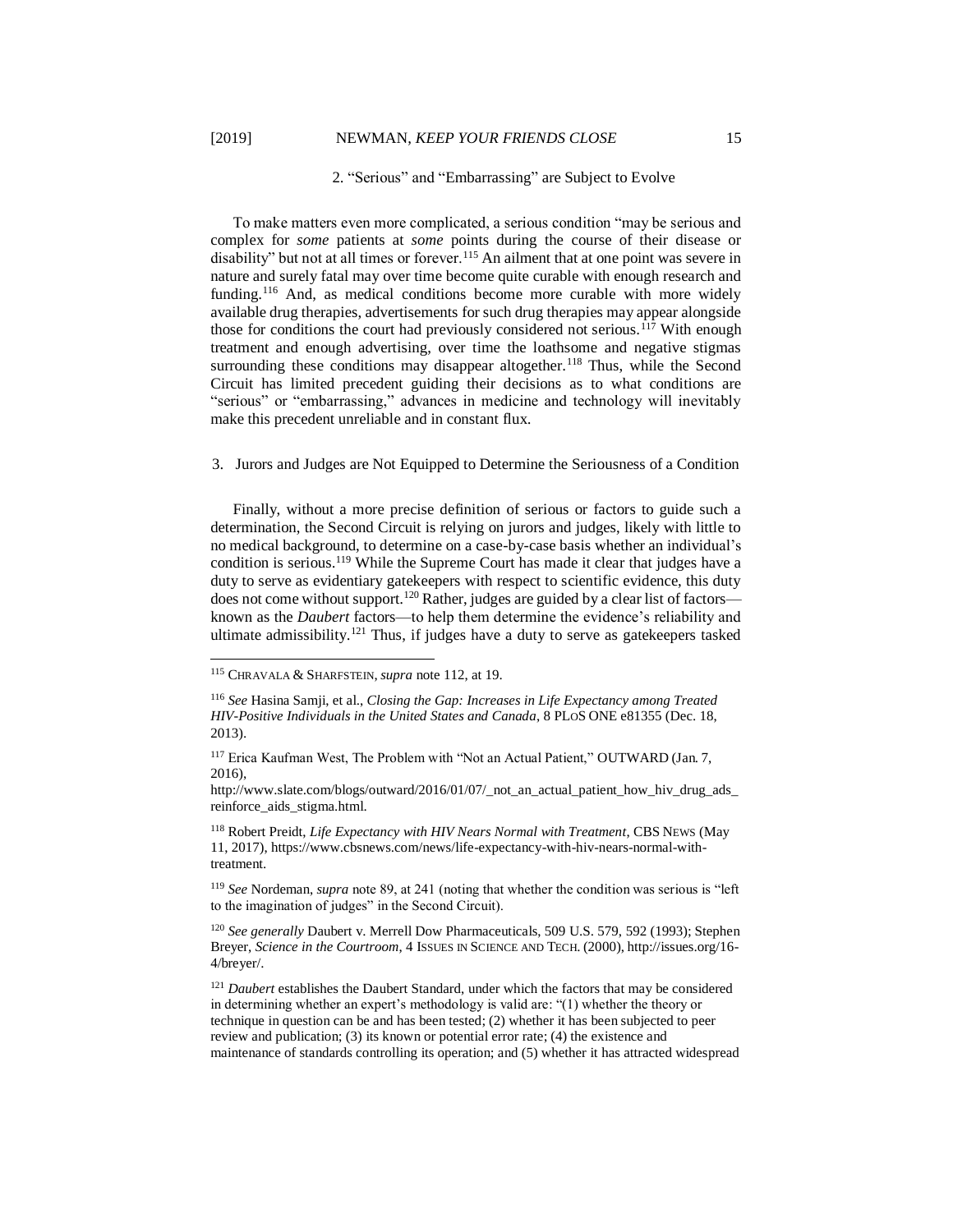with determining whether conditions fall within a category of information protected by the Constitution, they should have more than the word "serious" to guide them.<sup>122</sup> Consider a hypothetical individual who has recently been diagnosed with diabetes. She is terrified of needles and knows several people who have succumbed to the disease. She is struggling to cope with her changed circumstances. Now consider an individual who has had diabetes his whole life. He thinks little of his condition, and quite frankly, has not known life without it. Now imagine that these two individuals are judges sitting on different courts. The first judge may consider diabetes quite serious.<sup>123</sup> The second, however, would surely not find that his diabetes rises to the level of a constitutionally protected ailment established by Second Circuit precedent.<sup>124</sup> To allow judges or jurors to determine whether a condition is serious, without any definition or guidance beyond precedent limited to very few specific conditions, is to allow medically untrained triers of fact to rely on their own experiences or biases to determine whether an individual has a constitutionally protected condition.

#### *B. The Third Circuit's More Liberal Approach*

The Third Circuit protects information when a claimant asserts a violation of a right to privacy which is fundamental or implicit in the concept of ordered liberty.<sup>125</sup> This verbiage, taken from the landmark personal privacy case *Roe v. Wade*, has been interpreted by the Supreme Court to include rights relating to marriage,  $^{126}$ procreation,<sup>127</sup> contraception,<sup>128</sup> family relationships,<sup>129</sup> and child rearing.<sup>130</sup> Thus far, the Third Circuit has considered all medical records and the information therein

acceptance within a relevant scientific community." *Daubert Standard*, LEGAL INFORMATION INSTITUTE:CORNELL LAW SCHOOL, https://www.law.cornell.edu/wex/daubert\_standard; Daubert v. Merrell Dow Pharmaceuticals, 509 U.S. 579, 592 (1993).

<sup>&</sup>lt;sup>122</sup> Nordeman, *supra* notes 89, at 241 ("A more definitive rule would be created if the word 'serious' were simply replaced with a definition.").

<sup>123</sup> *See, e.g.*, *Support Community*, AM. DIABETES ASSOC. (Dec. 20, 2016), https://community.diabetes.org/discuss/viewtopic/1/11097?post\_id=118184 ("[I'm] new to this whole diabetes thing and [I'm] scared to death.").

<sup>124</sup> *See, e.g.*, Bridget Montgomery, *Quite Playing the Victim: Why Your Diabetes Shouldn't Define You*, THEDIABETESCOUNCIL (Sept. 4, 2018) ("You just happen to be someone with diabetes, you are not diabetes.").

<sup>125</sup> *SEPTA*, 72 F.3d at 1137 (citing *Davis*, 424 U.S. at 713).

<sup>126</sup> Loving v. Virginia, 388 U.S. 1, 12 (1967).

<sup>127</sup> Skinner v. Oklahoma, 316 U.S. 535, 541–42 (1942).

<sup>128</sup> Eisenstadt v. Baird, 405 U.S. 438, 453–54 (2007).

<sup>129</sup> Prince v. Massachusetts, 321 U.S. 158, 166 (1944).

<sup>130</sup> Pierce v. Soc'y of Sisters, 268 U.S. 510, 535 (1925).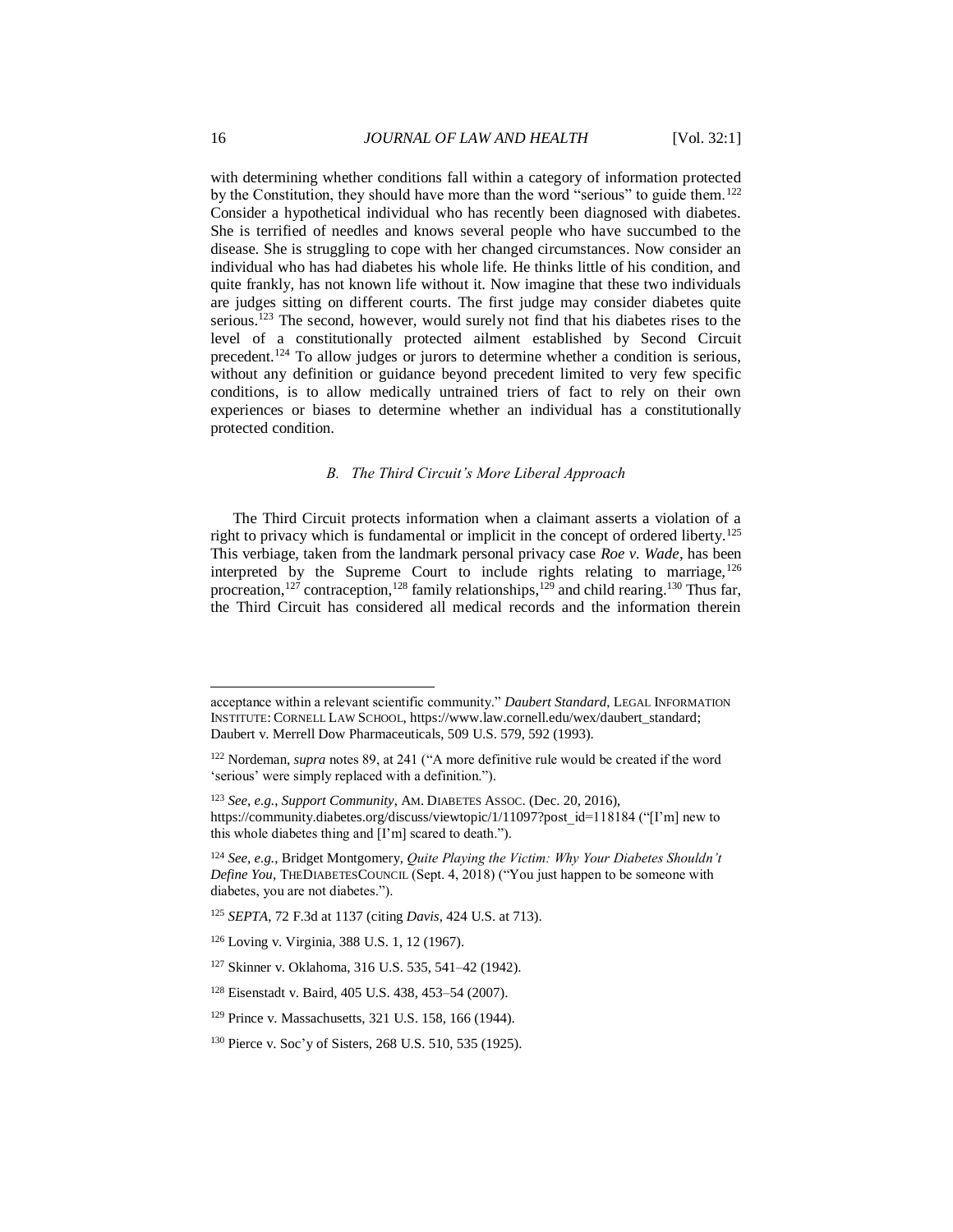likewise to fall within this scope.<sup>131</sup> Consequently, the circuit has extended the right to informational privacy to medical records,<sup>132</sup> routine testing, X-rays, blood tests, pulmonary function tests, hearing and visual tests,<sup>133</sup> prescription records,<sup>134</sup> pregnancy status,<sup>135</sup> and one's HIV-positive status.<sup>136</sup> This bar, arguably nonexistent and quite obviously lower than the one imposed by the Second Circuit, seems to have been set by the court in *Westinghouse* and followed in subsequent cases ever since.<sup>137</sup> While facially overbroad, the Third Circuit still considers the "type of the record requested, the information it does or might contain, [and] the potential for harm in any subsequent nonconsensual disclosure" when determining whether the state's interest in the information outweighs the individual's interest in nondisclosure.<sup>138</sup>

1. Medical Information is Generally Afforded Greater Protection

The court in *Westinghouse* reasoned that medical records are afforded greater protection than other materials in American jurisprudence.<sup>139</sup> For example, the Federal Rules of Civil Procedure "impose a higher burden for discovery of reports of the physical and mental condition of a party or other person than for discovery generally."<sup>140</sup> Under the Freedom of Information Act, medical files are the subject of

<sup>133</sup> *Westinghouse*., 638 F.2d at 577.

<sup>134</sup> *SEPTA*, 72 F.3d at 1137.

<sup>135</sup> Gruenke v. Seip, 225 F.3d 290, 302-03 (3d. Cir. 2000) (holding defendant's disclosure of plaintiff's pregnancy status "falls squarely within the contours of the recognized right of one to be free from disclosure of personal matters . . . but also concerns medical information, which [the Third Circuit has] previously held is entitled to this very protection.").

<sup>136</sup> Doe v. Delie, 257 F.2d 309, 317 (3d Cir. 2001) (granting an inmate a right of privacy in his HIV-positive status).

<sup>137</sup> *See, e.g., Id.* at 317 ("We have long recognized the right to privacy in one's medical information.").

<sup>138</sup> *Westinghouse*, 638 F.2d at 578 ("The factors which should be considered in deciding whether an intrusion into an individual's privacy is justified are the type of record requested, the information it does or might contain, the potential for harm in any subsequent nonconsensual disclosure, the injury from disclosure to the relationship in which the record was generated, the adequacy of safeguards to prevent unauthorized disclosure, the degree of need for access, and whether there is an express statutory mandate, articulated public policy, or other recognizable public interest militating toward access.").

<sup>139</sup> *Id*.

l

<sup>140</sup> *Id.* (comparing FED. R. CIV. P. 35 with FED. R. CIV. P. 26(b)); *see also* 8 Wright and Miller, Federal Practice and Procedure: Civil, §§ 2237, 2238 (1970).

<sup>131</sup> *Westinghouse*, 638 F.2d at 578 ("Information about one's body and state of health is matter which the individual is ordinarily entitled to retain within 'the private enclave where he may lead a private life.'").

<sup>132</sup> *In re* Search Warrant (Sealed), 810 F.2d 67, 71 (3d. Cir. 1987); *Westinghouse*, 638 F.2d at 577; *see also* Malleus v. George 641 F.3d 560, 565 (3d. Cir. 2014) (declining to extend the right to a report investigating improper physical conduct as it did not contain medical information).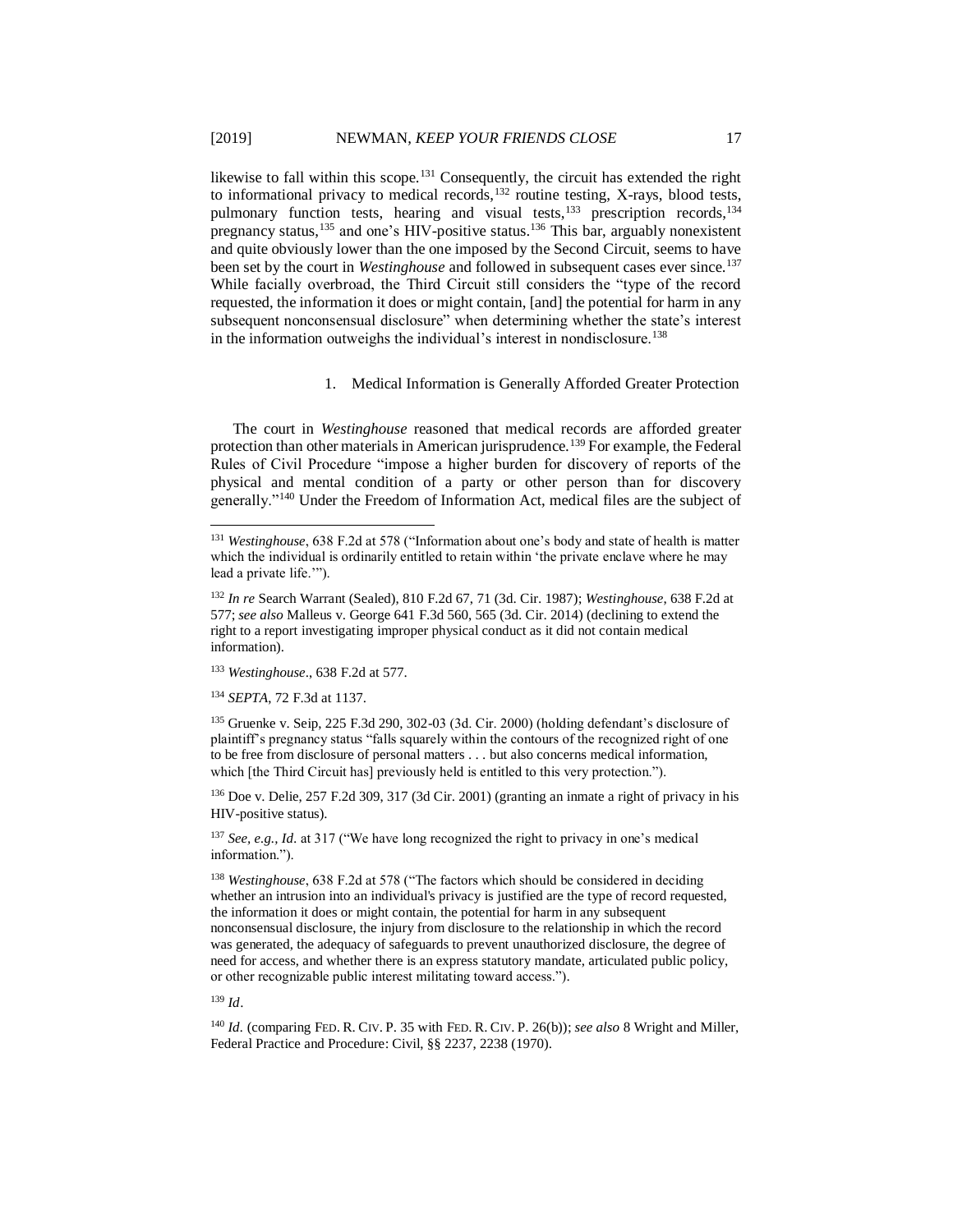a specific exemption.<sup>141</sup> This difference in treatment "reflects a recognition that information concerning one's body has a special character."<sup>142</sup>

<span id="page-18-0"></span>Further, one need only look to the myriad of laws protecting medical records<sup>143</sup> and doctor-patient confidentiality<sup>144</sup> to understand the importance of privacy regarding medical information. Yet these laws do not discriminate and afford protection to only certain conditions; rather, they expressly prohibit disclosure of "*any* medical information."<sup>145</sup> While they typically focus on healthcare organizations' duty to maintain confidentiality,<sup>146</sup> the purpose behind these laws should not be ignored when attempting to discern the extent to which state agents should similarly keep information private. The laws exist because the professional duty to keep patients' medical information confidential is a well-established doctrine<sup>147</sup> based on the idea that health information is "among the most private of information."<sup>148</sup> If all medical information is protected from disclosure by physicians, permitting disclosure of certain conditions once disseminated to a state agent would frustrate the intent of these laws and doctrines.

#### 2. Private and Sensitive are not Synonymous

Additionally, while other circuit courts only find constitutional protection in more serious and sensitive information, the Third Circuit draws an important distinction

l

<sup>143</sup> EMANUEL HAYT & JONATHAN HAYT, LEGAL ASPECTS OF MEDICAL RECORDS 10 (1964) ("In many states, the privacy of the [medical] record is protected by a privileged communications statute."); *see* O.C.G.A. § 24-12-12 (2013); ARIZ. REV. STAT. ANN. § 12-2292 (2003); MD. CODE ANN., HEALTH-GEN. § 4-302 (2009).

<sup>144</sup> While the Federal Rules of Evidence does not recognize doctor-patient confidentiality, many states have adopted such laws. *See, e.g.,* MICH. COMP. LAWS ANN. § 600.2157 (2010); OR. REV. STAT. ANN. § 40.235 (1988).

<sup>145</sup> O.C.G.A. § 24-12-12 (emphasis added).

<sup>146</sup> 43 C.F.R. § 164.314 (1996); A GUIDE TO HIPAA SECURITY AND THE LAW 16-17 (Stephen S. Wu ed., 2007) ("The scope of parties covered by HIPAA may also cause some confusion. HIPAA covers only health plans and health care clearinghouses, organizations that play central roles in the processing of claims transactions, as well as health care providers who transmit any health information in electronic form in connection with one of the standard HIPAA transactions.").

<sup>147</sup> Rebecca Suarez, *Breaching Doctor-Patient Confidentiality: Confusion Among Physicians About Involuntary Disclosure of Genetic Information*, 21 S. CAL. INTERDISC. L.J. 491, 493 (2012). The Hippocratic Oath, one of the earliest known sets of doctrines for healthcare providers, also addresses confidentiality: "Whatever I may see or learn about people in the course of my work or in my private life which should not be disclosed I will keep to myself and treat in complete confidence . . . " TONY HOPE, MEDICAL ETHICS: AVERY SHORT INTRODUCTION 90 (2004) (quoting the Hippocratic Oath).

<sup>148</sup> DANIEL J. SOLOVE & MARC ROTENBERG, INFORMATION PRIVACY LAW 177 (2003).

<sup>141</sup> 5 U.S.C. § 552(b)(6) (1976).

<sup>142</sup> Westinghouse, 638 F.2d at 577.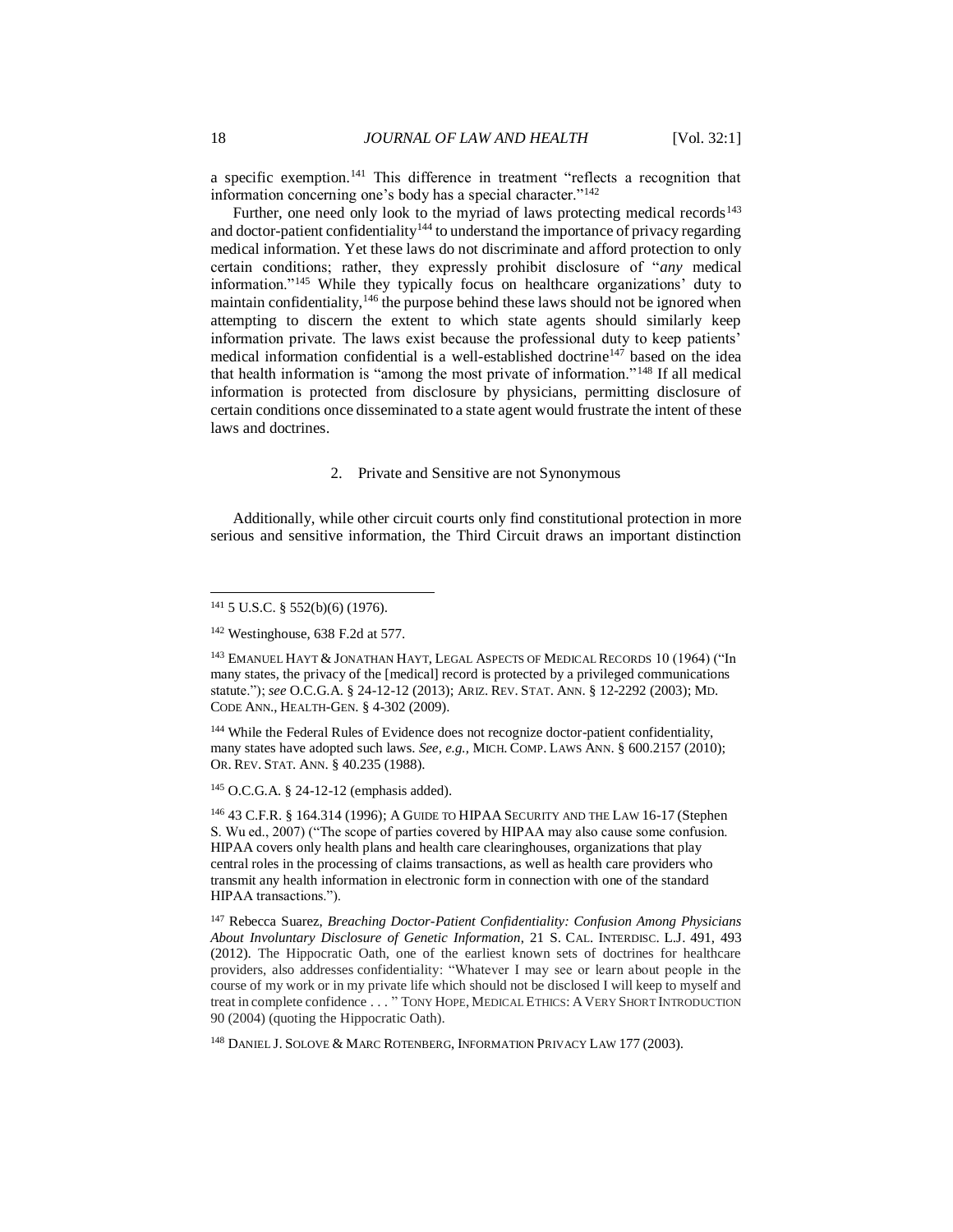between private and sensitive information.<sup>149</sup> Medical records, the Third Circuit opines, are still private and thus constitutionally protected even in the absence of sensitive information therein.<sup>150</sup> Thus, while the sensitivity of the information will remain a factor in determining whether the government's interest outweighs the individual's interest in nondisclosure, the Third Circuit removes any hurdle for plaintiffs to clear by considering all medical conditions ipso facto private and worthy of constitutional protection.<sup>151</sup>

To better illustrate this distinction, consider the Fourth Amendment of the Constitution.<sup>152</sup> Under the Fourth Amendment, individuals have the right to be secure, in both their persons and property, against unreasonable searches and seizures.<sup>153</sup> Thus, without consent from the individual, the state agent seeking to search a person's property must have a legitimate interest; entry into a home without just cause "constitutes an unjustified, forcible intrusion that violates the Fourth Amendment."<sup>154</sup> There is no hurdle a plaintiff must clear to show that his property is of a sensitive or important enough caliber in order to be afforded this protection as he is guaranteed this privacy protection by the Constitution. To hold otherwise would be akin to permitting a search and seizure of insignificant, unimportant items in one's home simply because they are not sensitive and thus not private; citizens would be unable to fend off unconstitutional searches of their homes if their homes did not ultimately possess anything of interest.

#### III. MEDICAL PRIVACY GOING FORWARD

#### *A. Courts Should Protect All Medical Information*

Until the Supreme Court clarifies what information is protected by the Constitution, courts that have yet to determine what medical information is constitutionally protected should follow the Third Circuit in *Westinghouse* and extend protection to all medical information. Adopting any limitation on what types of medical information are inherently protected by the Constitution would perpetuate inconsistencies across the circuit courts and frustrate a number of public interests.

<sup>149</sup> *Westinghouse*, 638 F.2d at 578 ("This material, although private, is not generally regarded as sensitive."); *see Private*, Marriam-Webster (defining private as "intended for or restricted to the use of a particular person"); *but see Sensitive*, Marriam-Webster (defining sensitive as "calling for tact, care, or caution in treatment").

<sup>150</sup> *Westinghouse*, 638 F.2d at 579 (extending a right of privacy to medical records despite a "high degree of sensitivity" therein).

<sup>&</sup>lt;sup>151</sup> *Id.* at 577 ("There can be no question that . . . medical records . . . are well within the ambit of materials entitled to privacy protection.").

<sup>152</sup> U.S. Const. amend. IV.

<sup>153</sup> *Id.*

<sup>154</sup> Leon-Velazquez v. State, 269 Ga. App. 760, 761 (2004).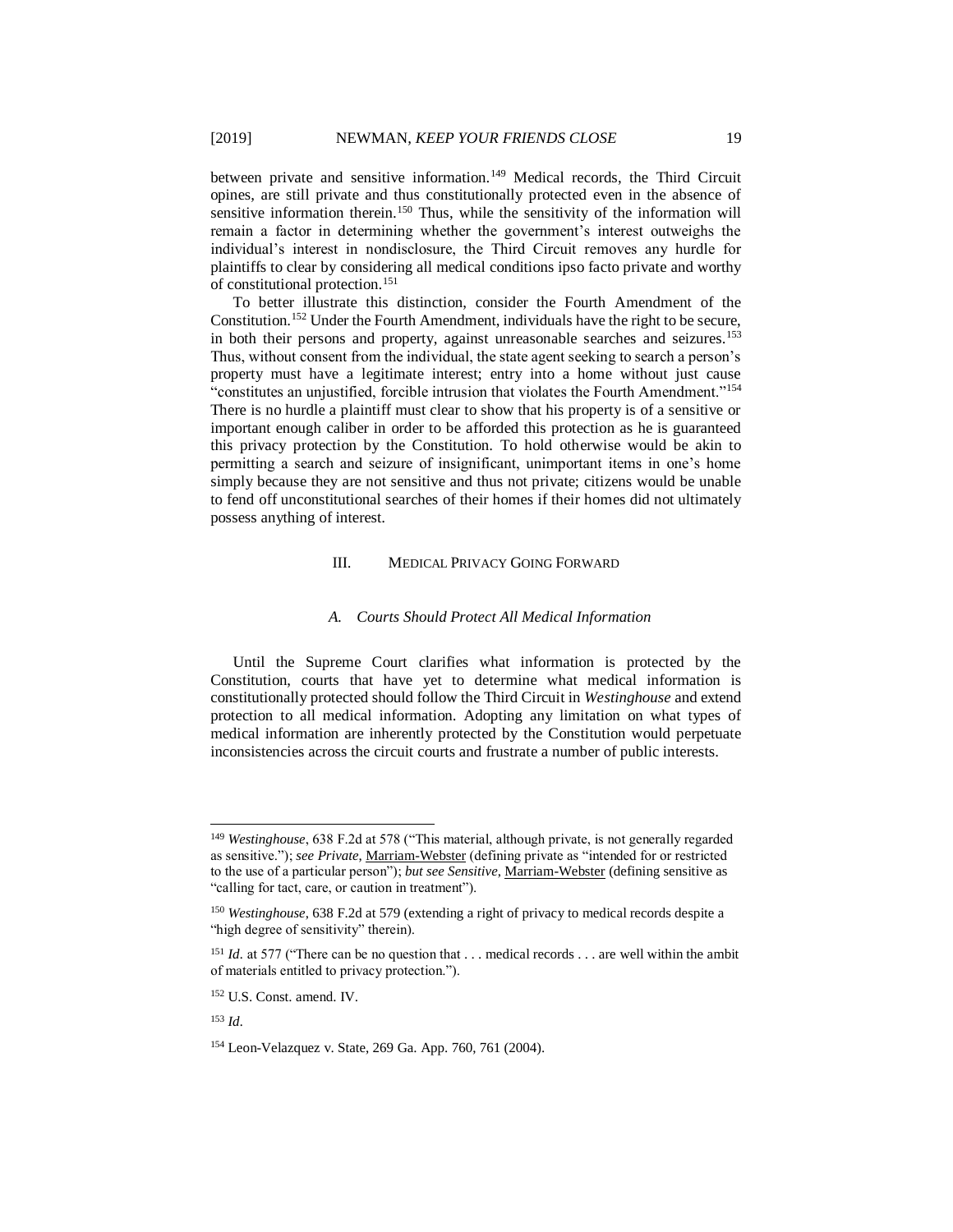#### 1. Courts Should Incentivize Safeguarding Against Inadvertent Information Disclosures Rather than Excuse Them

First, interpreting the Constitution as protecting all medical information would further society's interest in keeping medical data private. When courts require plaintiffs to prove their medical condition meets some threshold in order to be constitutionally protected, necessarily some conditions are protected and others are not. There are two primary issues with this approach. First, this would allow the government to acquire any non-constitutionally protected medical information despite having no need for it. Second, even if a state agent properly acquired the information, he may inadvertently or recklessly disclose the information and still be immune from suit if, again, the information did not rise to a level of constitutional protection. In courts like the Sixth Circuit that hardly protect any medical information, this approach has led to the blatant publishing of an individual's HIV status in a local newspaper with no repercussion for the government agent responsible nor recourse for the individual whose privacy had been violated.<sup>155</sup>

<span id="page-20-0"></span>Instead, courts should interpret the Constitution as protecting all medical data to incentivize safeguarding against improper disclosures. In this day and age, inadvertent and intentional dissemination of medical information is rampant.<sup>156</sup> With the expanding use of electronic medical records<sup>157</sup> and the pervasiveness of data theft, breaches, and improper disclosure, <sup>158</sup> those in possession of intimate information should be incentivized to protect it. By effectively excusing the government for wrongfully disseminating sensitive medical data simply because the information did not rise to the level of Constitutional protection, the government would have less of an incentive to implement safeguards to ensure that its agents were keeping records and the information therein secure.

Relevant case law supports this contention. The court in *Whalen* relied on the New York Health Department's security provisions in the statute and the remote possibility that the employees would fail to maintain proper security of the information to find

<sup>155</sup> *Lockwood*, 1996 WL 367046, at \*6 ("In fact the first words in the article were John Doe's first and last names, and his name appeared numerous times throughout the article.").

<sup>156</sup> Jim Avila & Serena Marshall, *Your Medical Records May Not be Private: ABC News Investigation*, ABC NEWS (Sept. 13, 2012), http://abcnews.go.com/Health/medical-recordsprivate-abc-news-investigation/story?id=17228986 ("Many of the breaches occur through theft or hacking of a computer that contains medical records, loss of the records or unknown reasons.").

<sup>157</sup> Richard F. Gillum, *From Papyrus to the Electronic Tablet: A Brief History of the Clinical Medical Record with Lessons for the Digital Age*, 126 AM.J. MED. 853, 856 (Oct. 2013) (noting over 50% of physicians reported using electronic medical records in 2011).

<sup>158</sup> Suanu Bliss Wikina, *What Caused the Breach? An Examination of Use of Information Technology and Heatlh Data Breaches*, PERSPECTIVES IN HEALTH INFORMATION MANAGEMENT (Oct. 1, 2014) ("Data breaches arising from theft, loss, unauthorized access/disclosure, improper disclosure, or hacking incidents involving personal health information continue to increase every year."); Nicolas Terry, *Health Privacy is Difficult but Not Impossible in a Post-HIPAA Data-Driven World*, 146 CHEST 835, 836 ("Medical data theft has been steadily increasing, with the health-care sector becoming the leading target for cyberattacks in 2013.").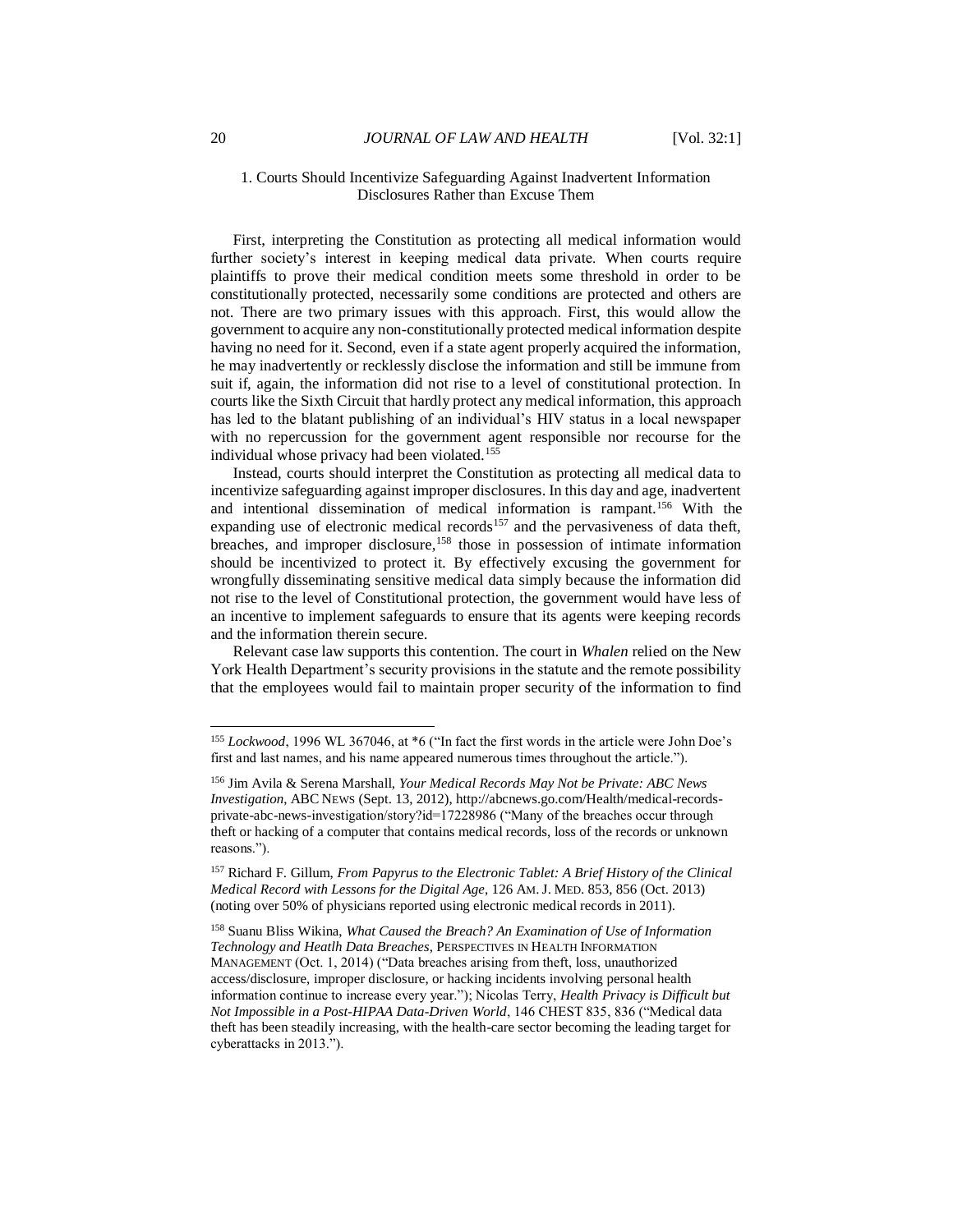that no invasion of a constitutional right to privacy had occurred.<sup>159</sup> Additionally, the court in *Westinghouse* considered what safeguards the state had implemented to protect the data in its seven-part balancing test to determine whether the government's interest in the protected information outweighed the individual's interest in nondisclosure.<sup>160</sup> Thus, in order to even first acquire the information, the government agency in *Westinghouse* needed to prove that its "procedures of safekeeping the records . . . represent[ed] sufficiently adequate assurance of non-disclosure."<sup>161</sup>

Federal laws additionally support the idea of safeguarding medical information.<sup>162</sup> When thinking about patient privacy, one of the laws that generally first comes to mind is the Health Insurance Portability and Accountability Act (HIPAA).<sup>163</sup> HIPAA requires all covered entities—any healthcare providers, healthcare clearinghouses, health plans, and insurers—to ensure the confidentiality of protected health information (PHI).<sup>164</sup> HIPAA also requires covered entities that share PHI with business associates to obtain "satisfactory assurances that the business associates will safeguard all PHI."<sup>165</sup> A business associate is a "person or entity that performs certain functions or activities that involve the use or disclosure of protected health information on behalf of, or provides services to, a covered entity." <sup>166</sup> Examples include "legal, accounting, consulting, data aggregation, management, and financial services firms."<sup>167</sup> Business associates are required to use the information only as "permitted and described in the binding agreement with the [covered associate]"<sup>168</sup> in order to protect information that would be PHI as though it were possessed by a covered entity.<sup>169</sup> While historically the HIPAA Privacy Rule only held covered entities liable for compliance failures, the OCR pursued its first action against a business associate in 2016 for failing to impose sufficient policies to protect the PHI.<sup>170</sup> Of note, the OCR seeks penalties for just that: the failure to protect PHI, not the failure to protect *certain* PHI.

<sup>161</sup> *Id*.

l

<sup>162</sup> 24 C.F.R. § 164.303 (1996).

<sup>163</sup> John R. Clark, *The Erosion of Privacy*, 34 AIR MED.J. 240, 241 (Sept. 2015).

<sup>164</sup> 24 C.F.R. § 164.303 (1996).

<sup>165</sup> Mark Bryant & Dominic G. Zerbi, *Managing HIPAA Business Associate Compliance Efforts*, 94 J. NAT'L. MED. ASSOC. 290, 291 (May 2002).

<sup>166</sup> Carolina Curby-Lucier, *OCR Clarifies Role of a Business Associate Under HIPAA Privacy Rule*, ONRAMP (Jan. 19, 2017), https://www.onr.com/blog/ocr-clarifies-role-of-a-businessassociate-under-hipaa-privacy-rule/.

167 *Id.*

<sup>&</sup>lt;sup>159</sup> *Whalen*, 429 U.S. at 601 ("There is no support in the record, or in the experience of the two States that New York has emulated, for an assumption that the security provisions of the statute will be administered improperly.").

<sup>&</sup>lt;sup>160</sup> Westinghouse, 638 F.2d at 578 (considering "the adequacy of safeguards to prevent unauthorized disclosure.").

<sup>168</sup> Curby-Lucier, *supra* note 166.

<sup>169</sup> Wu, *supra* not[e 146,](#page-18-0) at 18–19.

<sup>170</sup> Curby-Lucier, *supra* note 166.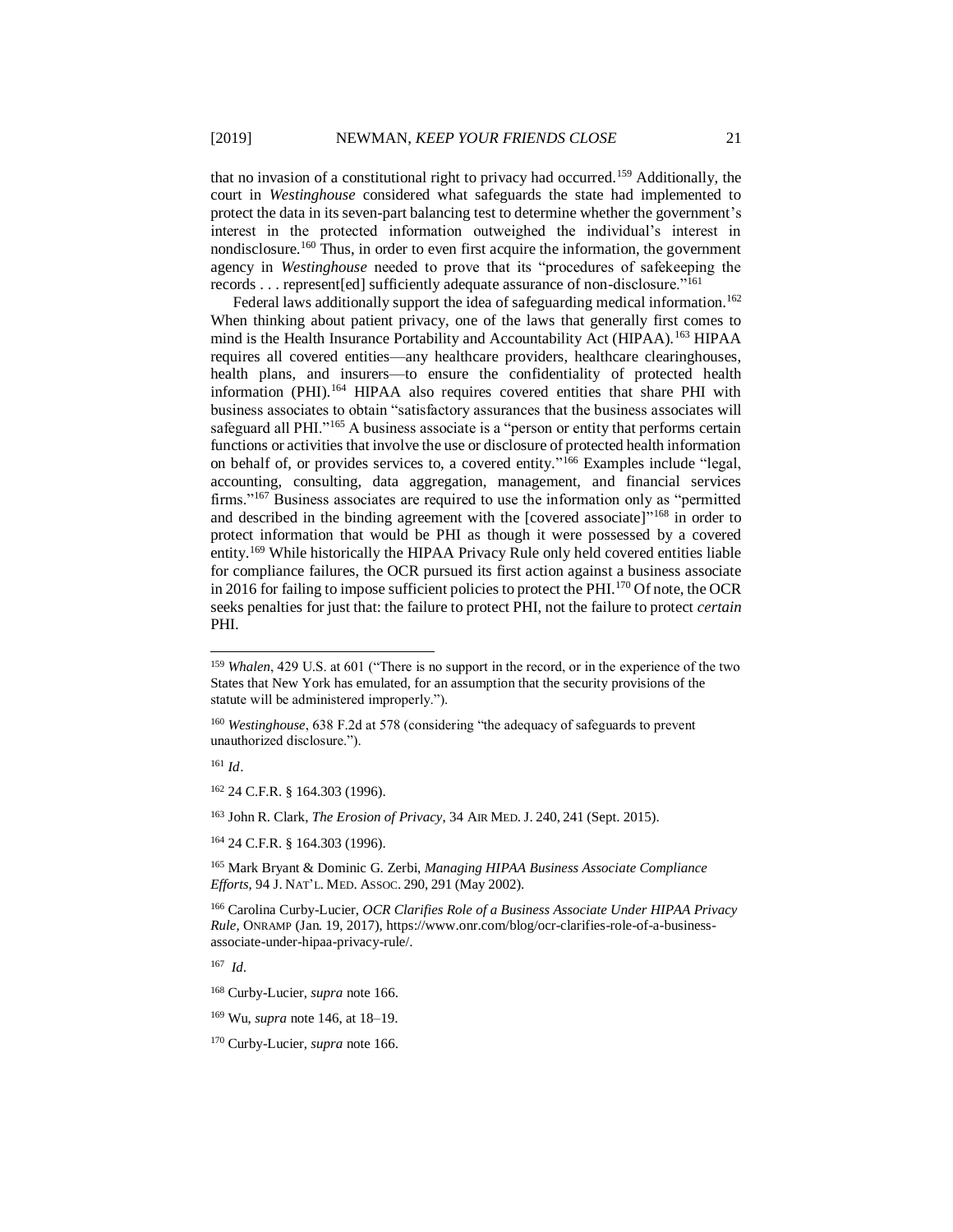When a governmental body receives health information from a covered entity, it may be considered a business associate, subjecting the body to these federal privacy laws. However, even if the governmental body was not considered a business associate, HIPAA encourages third-party safeguarding to the extent it may do so under statutory authority.<sup>171</sup> Thus, to allow government agencies to disseminate medical information with no recourse would completely frustrate the purpose of HIPAA. Medical information that did not rise to the level of constitutional protection would be highly regulated and highly protected while in the hospital's possession but afforded no protection once sent to a governmental body. Moreover, state agents—possessing the same information as physicians—would be held to a much lower standard than physicians with respect to safeguarding medical information. Surely, if a physician took to the newspapers or social media and disclosed his patients' confidential information in a comparable manner, the public would be in uproar. $172$ 

A September 2011 report by the Health Research Institute likewise encourages those in possession of medical data to protect it.<sup>173</sup> The report noted that more than half of covered entities surveyed had reported at least one breach in the last two years.<sup>174</sup> To "bridge the gap between situations not specifically addressed under current regulations," the report proposed a number of strategies.<sup>175</sup> Notably, it recommended that covered entities adopt certain privacy or security controls that business associates must agree to before they are eligible to work with the covered entity. The report additionally recommended that all employees receive better training and education on privacy and that covered entities hold their employees accountable in order to "create a culture of confidentiality where everyone is responsible for adhering to privacy standards."<sup>176</sup>

The preceding examples are only a few of the cases, laws, and reports that endorse the protection of health data. One need only google "medical privacy" or "keep medical information private" to find numerous other sources calling for the same goal: the safeguarding of medical data. Constitutionally protecting all medical data, as opposed to permitting its disclosure, would be one more strategy to achieve that goal.

l

<sup>175</sup> *Id.*

<sup>176</sup> *Id.*

<sup>171</sup> *Has the Secretary Exceeded the HIPAA Statutory Authority by Requiring "Satisfactory Assurances" for Disclosures to Business Associates?*, HEALTH AND HUMAN SERVS. (July 26, 2013), https://www.hhs.gov/hipaa/for-professionals/faq/232/may-i-notify-parents-beforetreating-child/index.html.

<sup>&</sup>lt;sup>172</sup> Alleged Social Media Retaliation by Doctor Breached HIPAA Privacy Rule, HIPAA J. (Mar. 20, 2017), https://www.hipaajournal.com/alleged-social-media-retaliation-by-doctorbreached-hipaa-privacy-rule-8735/ (describing punishment faced by physician who posted retaliatory video footage of a patient to social media).

<sup>173</sup> *Report Addresses Identity Theft and Security Breach Strategies for the Health Care Industry*, PULSE (Dec. 2011), http://socredit.com/wp-content/uploads/2012/01/Dec-2011.pdf.

<sup>174</sup> *Id*.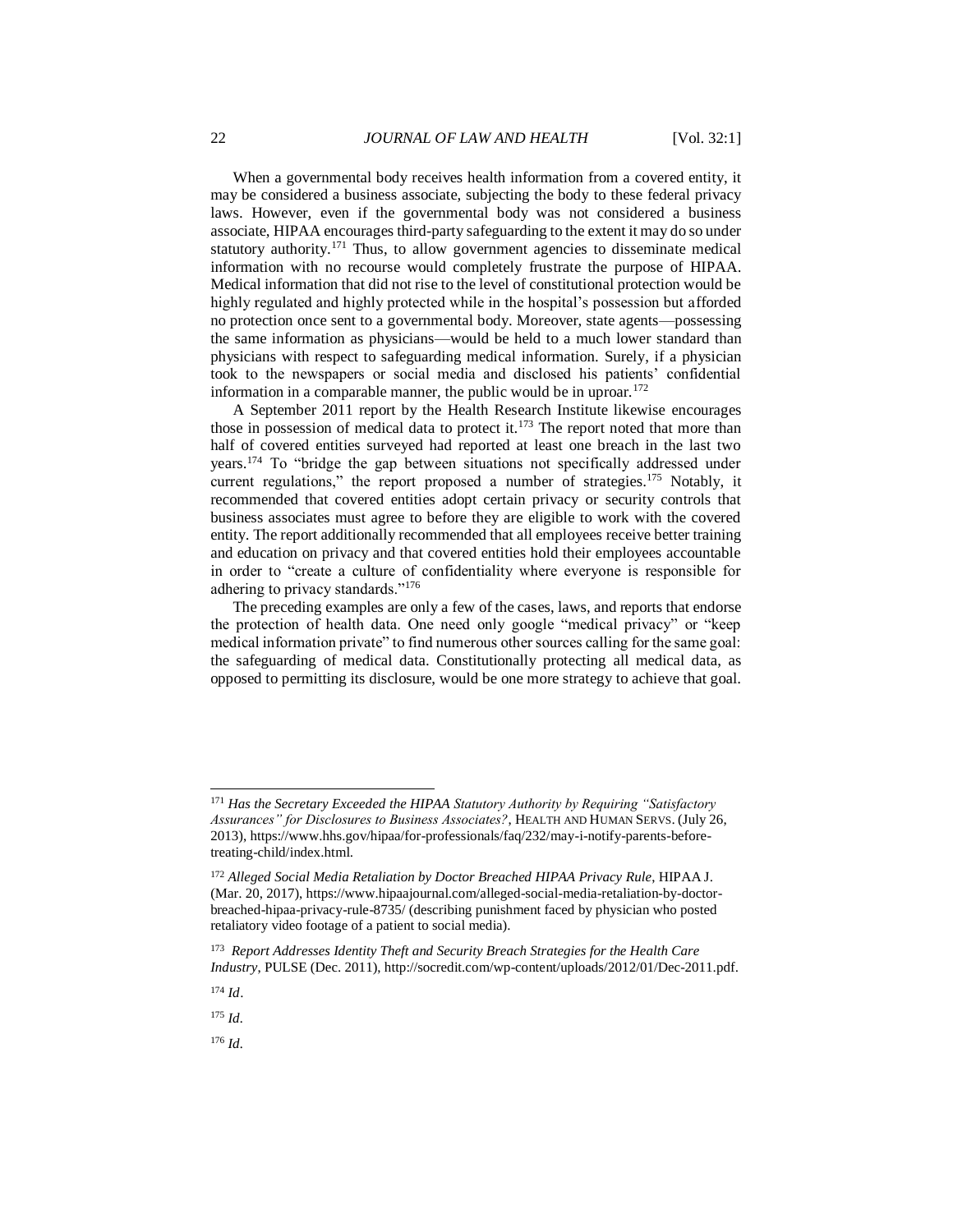2. Protecting all Medical Information Simplifies the Courts' Balancing Test

In addition to furthering society's interest in protecting medical information, protecting all medical data simplifies courts' role in determining whether there is a constitutional violation. Currently, most circuit courts must perform two balancing tests. First, they must determine whether the medical condition is of a constitutionally protected dimension, and if it is, then they must determine whether the government has a legitimate interest in the information that outweighs the individual's interest in nondisclosure.<sup>177</sup> By categorically considering medical information protected, courts would only need to perform the latter test. This simplified balancing test would reduce inconsistencies between the circuit courts as to which ailments are constitutionally protected and which are not. No longer could one court extend protection to an individual's HIV status while another permitted its improper disclosure. One's HIV status would be categorically protected as medical information and thus courts would begin straightaway with evaluating the government's interest in the information. While this ruling would seemingly protect anything from an individual's HIV status to his sprained pinky toe, the seriousness of the ailment would still be considered in the second balancing test.<sup>178</sup> The less serious the ailment and the less potential for harm in any subsequent disclosure, the greater the likelihood that the intrusion into an individual's privacy would be justified.<sup>179</sup> Thus, courts like the Second and Sixth Circuits that are reluctant to extend privacy protections to less serious diseases or those not fundamentally private would be assured that the government would still likely be permitted to acquire the information so long as they rightly need it.

#### 3. Patients May be Less Forthcoming if They are Unsure Whether Their Information is Protected

Lastly, patients have an expectation that their medical information will remain private.<sup>180</sup> If the courts have thus far been unable to reach a consensus as to what information is protected, the patients whose information risks dissemination must likewise be confused. Permitting baseless acquisition and dissemination of personal

<sup>&</sup>lt;sup>177</sup> *Lee*, 636 F.3d at 260 ("Only after a fundamental right is identified should the court proceed to the next step of the analysis—the balancing of the government's interest in disseminating the information against the individual's interest in keeping the information private."); *Ortlieb*, 74 F. App'x at 857 (refusing to consider whether the government's interest outweighed the plaintiff's right to privacy where plaintiff had no right to privacy in her x-rays).

<sup>178</sup> *Westinghouse*, 638 F.2d at 578 ("The factors which should be considered in deciding whether an intrusion into an individual's privacy is justified are the type of record requested, the information it does or might contain, the potential for harm in any subsequent nonconsensual disclosure, the injury from disclosure to the relationship in which the record was generated, the adequacy of safeguards to prevent unauthorized disclosure, the degree of need for access, and whether there is an express statutory mandate, articulated public policy, or other recognizable public interest militating toward access."); *see also* SEPTA, 72 F.3d at 1140 (*"Westinghouse* mandates a consideration of seven different factors.").

<sup>179</sup> *Westinghouse*, 638 F.2d at 578.

<sup>180</sup> Avila & Marshall, *supra* note [156](#page-20-0) ("It all screams of privacy—privacy you expect.").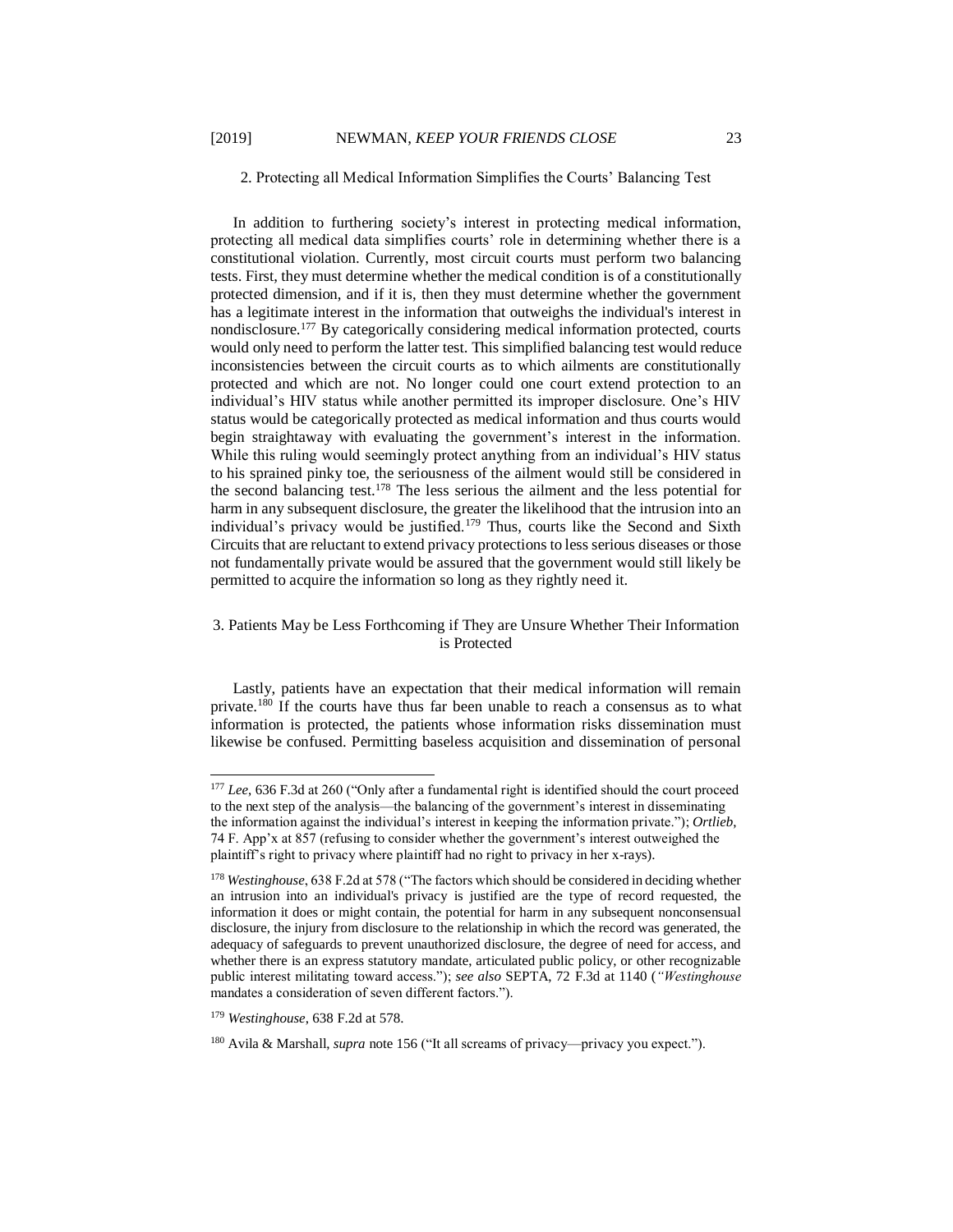medical information may deter patients from seeking the care they need or erode trust and candor with medical providers when patients are unsure what portions of their record are susceptible to acquisition or dissemination.<sup>181</sup>

The court in *Whalen* so conceded that "[u]nquestionably, some individuals' concern for their own privacy may lead them to avoid or to postpone needed medical attention."<sup>182</sup> A study conducted by the Office of the National Coordinator for Health Information Technology quantified this concern and found that in 2013, 75% of individuals surveyed were very or somewhat concerned with the privacy of their medical information.<sup>183</sup> Roughly 8% admitted to having withheld information from their healthcare providers due to their concerns with the privacy of their medical information.<sup>184</sup> These numbers reflect concerns with the privacy of information stored in electronic medical records, an arena strictly regulated with little confusion as to what is or is not protected from disclosure. Thus, it takes no stretch of the imagination to predict even higher numbers should individuals be made more aware of state agents' ability in certain jurisdictions to improperly acquire or disclose information with no liability. By considering all medical information protected by the Constitution, courts have the ability to temper people's concerns over the privacy of their medical information.

#### *B. Congress Should Amend the Privacy Act to Permit Recovery for Emotional Distress*

Additionally, Congress should amend the Privacy Act to expressly permit recovery for mental or emotional distress when state agents fail to properly handle medical information. Doing so creates an alternative remedy for individuals in the Second and Sixth Circuits who are afforded very little protection under the Constitution due to the courts' narrow interpretations of what medical conditions are protected under *Whalen*.

The Privacy Act of 1974 was passed in the "wake of the Watergate scandal in order to regulate the treatment of personal information by the federal government."<sup>185</sup> The Act places a number of limitations on federal agencies' abilities to "disclose, maintain, collect, and use information."<sup>186</sup> Specifically, it authorizes individuals to bring a civil action and recover actual damages when an Executive Branch agency intentionally or

<sup>184</sup> *Id*.

l

<sup>186</sup> *Id*. at 1366.

<sup>181</sup> Tasha Glenn & Scott Monteith, *Privacy in the Digital World: Medical and Health Data Outside of HIPAA Protections*, CURRENT PSYCHIATRY REPORTS 493, 493 (Sept. 14, 2014) ("Trust between doctor and patient is fundamental to the practice of medicine. A patient must trust the physician sufficiently to share personal details that may be stressful, embarrassing, or potentially damaging.").

<sup>182</sup> *Whalen*, 429 U.S. at 602.

<sup>183</sup> *Trends in individuals' Perceptions regarding Privacy and Security of Medical Records and Exchange of Health Information: 2012–2014*, THE OFFICE OF THE NATIONAL COORDINATOR FOR HEALTH INFORMATION TECH. (Feb. 2016),

https://www.healthit.gov/sites/default/files/briefs/privacy-and-security-trends-data-brief-21616.pdf.

<sup>185</sup> Seeley, *supra* note 9, at 1365.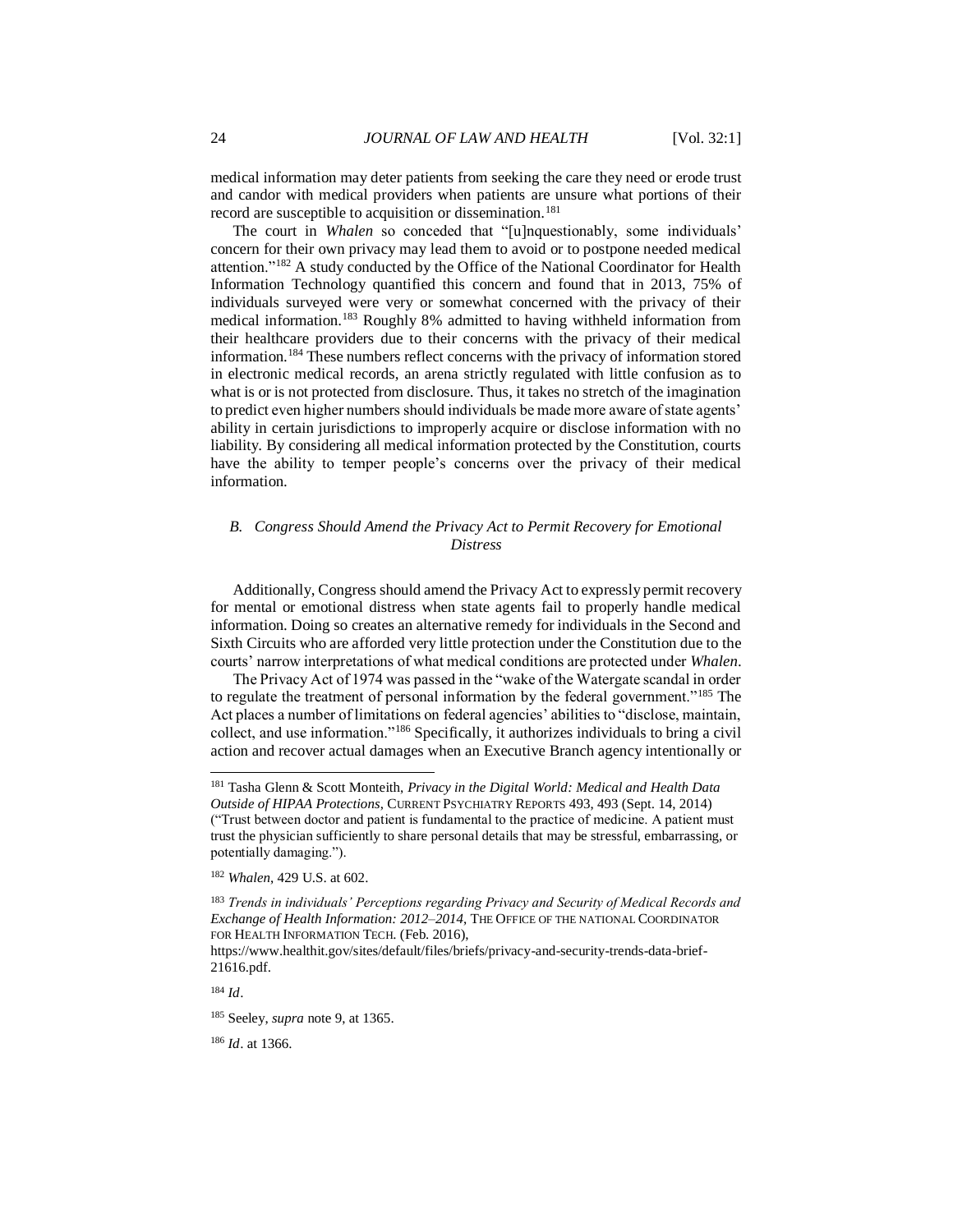willfully fails to manage confidential records "in such a way as to have an adverse effect on an individual."<sup>187</sup> However, the Supreme Court declined to interpret "actual damages" as including damages for mental or emotional distress in *Federal Aviation* Administration v. Cooper.<sup>188</sup> The Court felt the term "actual damages" was ambiguous and held that Congress must have intended that the term mean special damages for proven pecuniary loss because Congress had declined to authorize general damages.<sup>189</sup> The issue with limiting "actual damages" to pecuniary losses is that the "primary, and often only, damages sustained as a result of an invasion of privacy" are mental or emotional distress.<sup>190</sup> Consequently, the Supreme Court "drastically limite[ed] the situations that result in government liability."<sup>191</sup> Not only must a plaintiff prove the disclosure was *willful*, but she also must have suffered actual damage for which she can be compensated such as physical injury or a job termination. Therefore, plaintiffs who have fallen victim to inadvertent breaches or those who suffered only "torment, anxiety, and . . . emotional stress wondering if and when this information will be used against them" are effectively left with the Constitution as their only option for recourse.<sup>192</sup>

Thus, Congress should amend the Privacy Act to explicitly include damages for mental or emotional distress. While this solution would not necessarily provide recourse for those filing suit for an inadvertent disclosure of medical information, it would provide an alternative remedy for individuals in the Second and Sixth Circuits whose medical information has been intentionally disseminated by the government, even if their information did not rise to a constitutionally protected dimension. Until there is consistency among the circuit courts as to what medical information is constitutionally protected, permitting recovery for emotional distress under the Privacy Act would at least level the playing field for those afforded little ability to sue under the Constitution.

#### **CONCLUSION**

The increasing use of electronic medical records and the ease with which highly personal data may be wrongfully disseminated, stolen, or victim to breach has brought much needed attention to the issue of informational privacy.<sup>193</sup> While there is extensive legislation and literature discussing the issue of privacy in the doctor-patient

<sup>189</sup> *Id.* at 286.

 $187 5$  U.S.C. §  $552a(g)(1)(D)$  (2014).

<sup>188</sup> Fed. Aviation Admin. v. Cooper, 566 U.S. 284, 287 (2012).

<sup>&</sup>lt;sup>190</sup> *Id.* at 304 (Sotomayer, J. dissenting) ("Consequently, individuals can no longer recover what our precedents and common sense understand to be the primary, and often only, damages sustained as a result of an invasion of privacy, namely mental or emotional distress.").

<sup>191</sup> Seeley, *supra* note 25, at 1366.

<sup>192</sup> Rutherford, *supra* note 7, at 202.

<sup>193</sup> Seeley, *supra* note 25, at 1355 ("Data breaches occur with increasing regulatiry, leading some to question if the current statutory and regulatory schemes properly incentivize the maintenance of adequate security measures amongst federal agencies.").